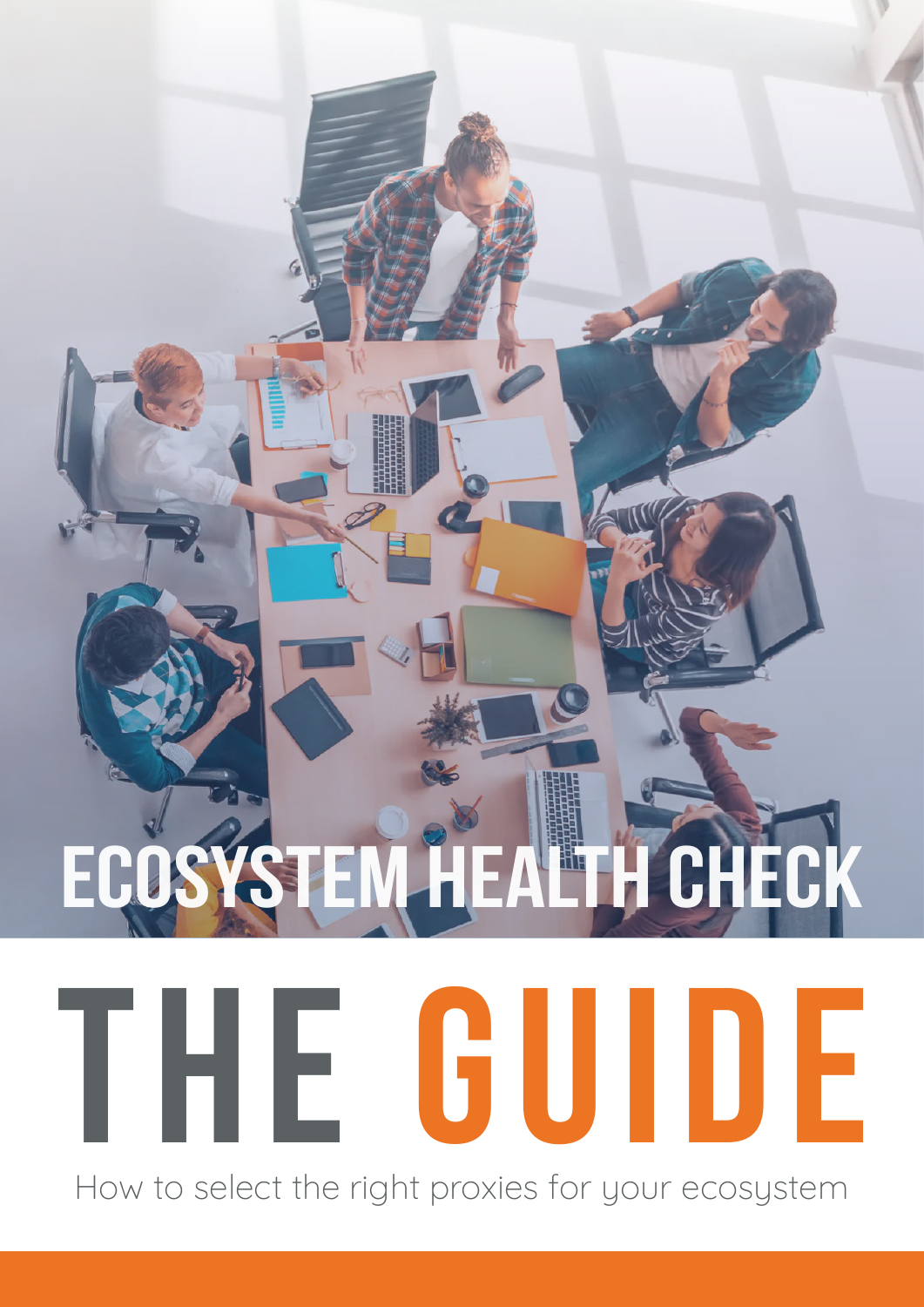## **HOW TO SELECT THE RIGHT PROXIES FOR YOUR ENTREPRENEURIAL ECOSYSTEM**

This guide is part of the 'Ecosystem Health Check' toolkit, which is designed to help ecosystem builders in their work. It does so by providing validated insights that can be used to check whether an entrepreneurial ecosystem project is on the right track to achieve systemic growth and development.

The toolkit consists of::

- The FRAMEWORK the theoretical foundations on which the tool is based;
- The GUIDE a practical set of information, including two case studies on how to select the right metrics;

• The TOOL – an interactive dashboard that can help to track data and monitor performance over time.

### Support:

The 'Ecosystem Health Check' toolkit has been developed as part of the Credit Suisse – Swisscontact (CSSC) Initiative, funded by the Credit Suisse Financial Inclusion Initiative (FII) and implemented by Swisscontact in collaboration with Startup Heatmap Europe.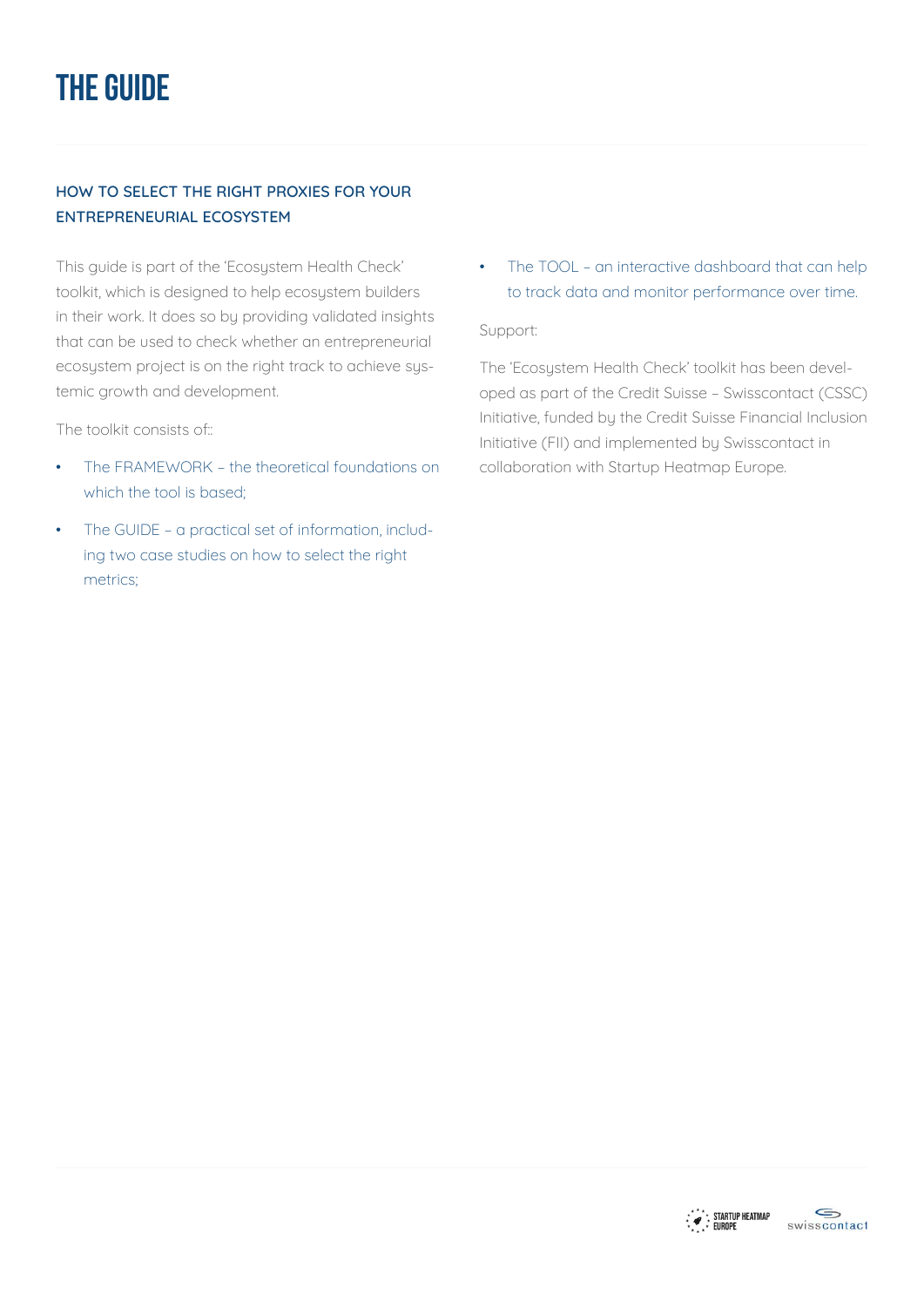#### **Authors:**

#### Swisscontact

Benjamin Meier, Global Project Manager CSSC, Swisscontact, Switzerland beny.meier@swisscontact.org | [LinkedIn](https://www.linkedin.com/in/benymeier/)

Matthias Grawehr, Project Assistant, CSSC, Swisscontact, Switzerland matthias.grawehr@swisscontact.org | [LinkedIn](https://www.linkedin.com/in/matthiasgrawehr/)

Ariane Appel, CSSC, Swisscontact, Switzerland ariane.appel@swisscontact.org

#### Startup Heatmap Europe

Thomas Kösters, President Startup Heatmap Europe, Germany

thomas@europeanstartupinitiative.eu | [LinkedIn](https://www.linkedin.com/in/thomas-k%C3%B6sters-8602a247/)

Erica Santini, Head Research Startup Heatmap Europe, Italy erica@europeanstartupinitiative.eu | [LinkedIn](https://www.linkedin.com/in/erica-santini-a4072461/)

#### **Support:**

This publication is a product of the Credit Suisse – Swisscontact (CSSC) Initiative, funded by the Credit Suisse Financial Inclusion Initiative (FII) and implemented by Swisscontact in collaboration with Startup Heatmap Europe.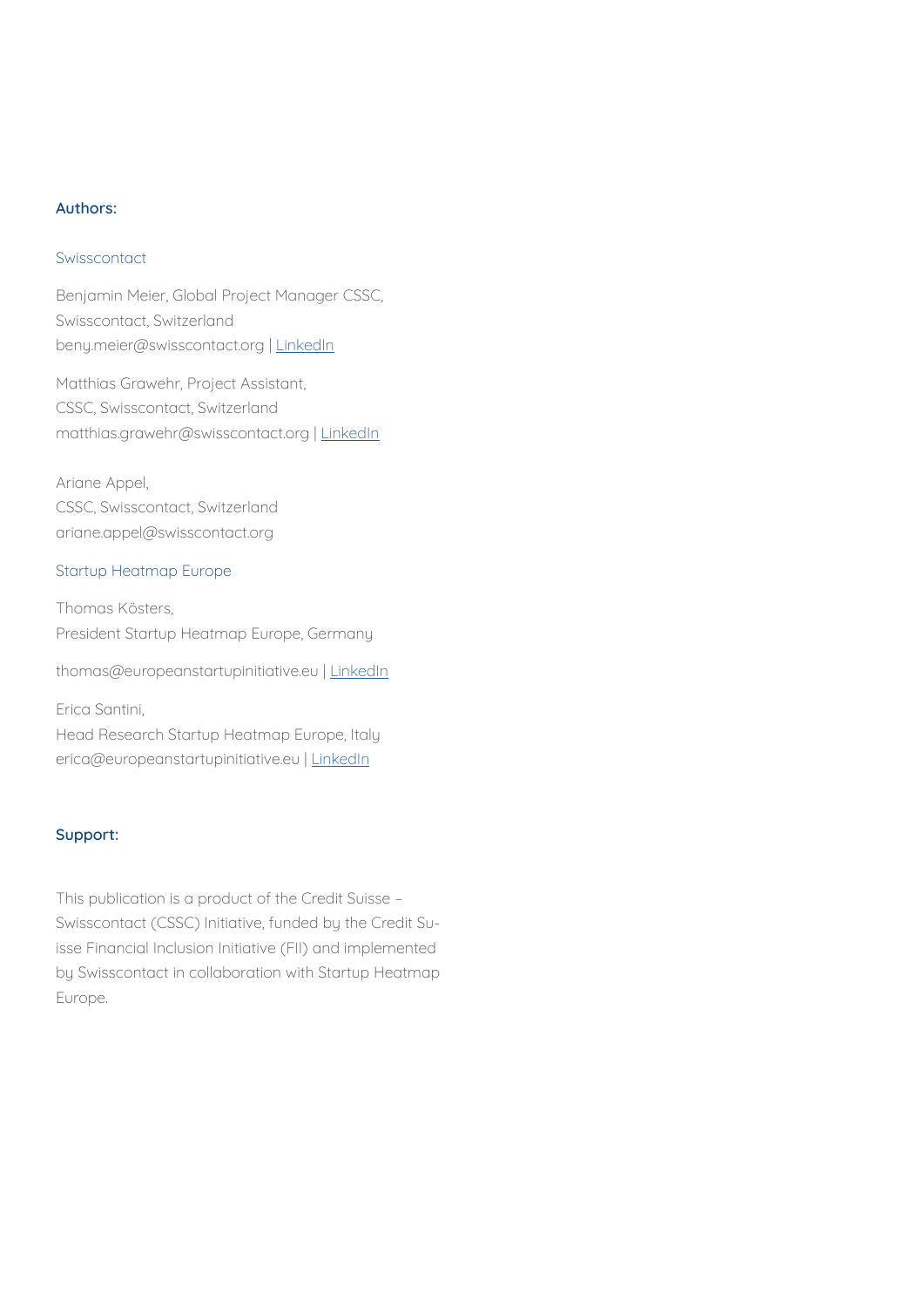# **Background Information on the organizations:**

## **SWISSCONTACT:**

[Swisscontact](http://www.swisscontact.org) is a leading organization for the implementation of international development projects. We promote inclusive economic, social and environmental development to make an effective contribution towards sustainable and widespread prosperity in developing and emerging economies.

In cooperation with Credit Suisse, Swisscontact launched the [CSSC](https://www.swisscontact.org/en/projects/cssc) Initiative that aims to identify best practice approaches to the promotion of entrepreneurship and ecosystem building in emerging markets and to share our insights with the global community.

Swisscontact has been pioneering the use of social network analysis (SNA) to map and better understand the dunamics within entrepreneurial ecosustems. Through our research, we provide guidance on how to grow ecosystems and make sure information travels fast and effectively. While the SNA studies provide indepth analysis on ecosystem dynamics, the ecosystem health framework presented here has been designed as a comprehensive self-assessment tool for ecosustem builders to measure the health and equity of an entrepreneurial ecosystem over time.

For more information on our SNA approach and indepth reports on Kigali (Rwanda), Kampala (Uganda) and Phnom Penh (Cambodia), visit www.sna-mapping. org.

## **STARTUP HEATMAP EUROPE:**

The [Startup Heatmap](https://www.startupheatmap.eu/) aggregates data on start-up ecosystems in Europe and beyond. It offers a versatile dataset of >100 variables at city level, ranging from investments and job creation to meetup activities and purpose orientation. The unique focus on the city as a unit of analysis positions the Heatmap as an ideal partner to ecosystem builders in regional development, municipalities and international collaboration.

The DEEPSEA Ecosustem Accelerator program has trained more than 180 ecosystem leaders on three continents in a multi-week program. The team behind consists of practitioners, investors and entrepreneurs. Together with Swisscontact, their mission is to provide ecosystems all around the world with a self-assessment tool to evaluate the health of and growth opportunities for their start-up communities.

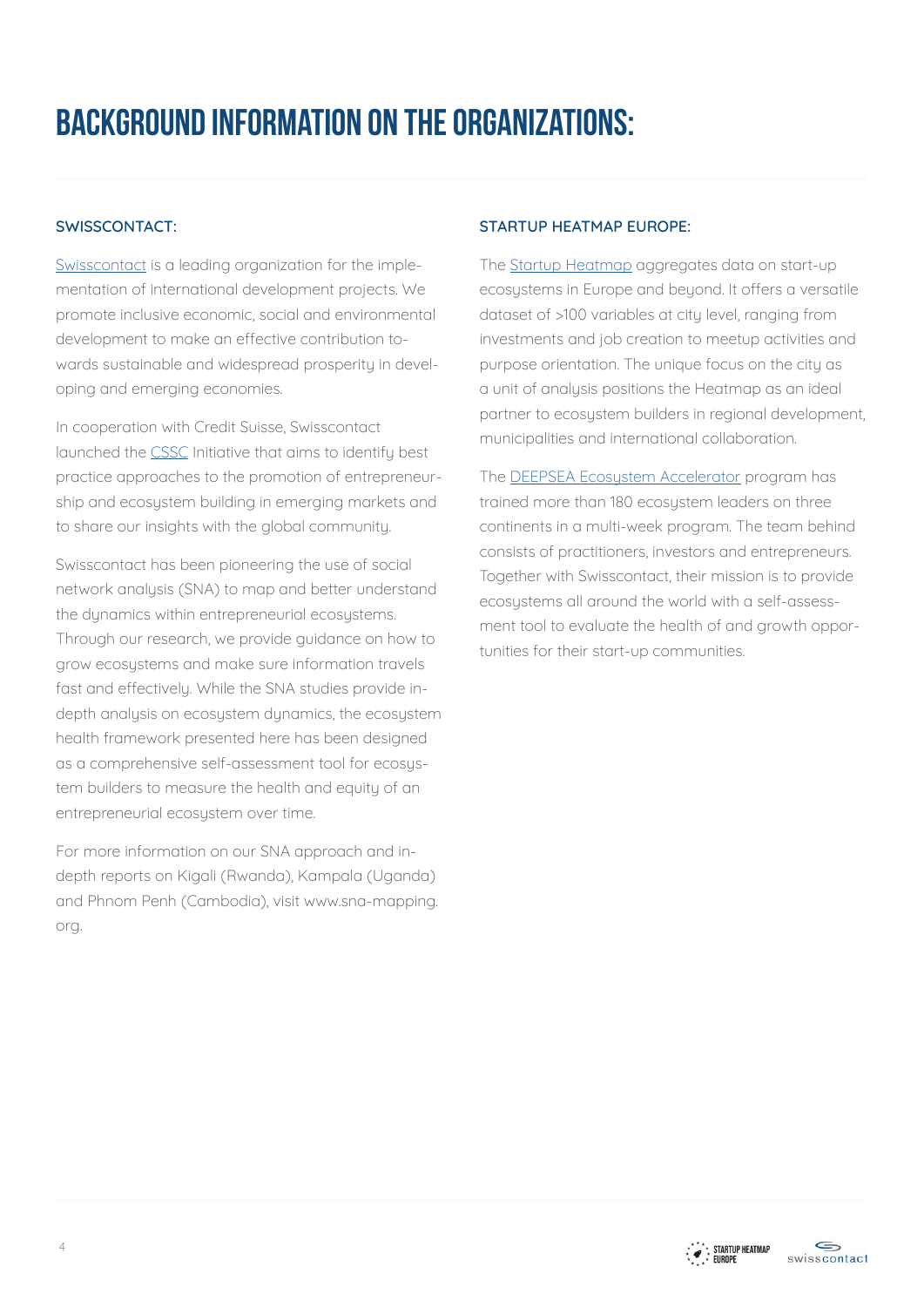# **List of contents**

| 1. | <b>INTRODUCTION</b> |                                                           | 6  |
|----|---------------------|-----------------------------------------------------------|----|
| 2. |                     | TWO CASE STUDIES SHOWING HOW TO USE EE HEALTH CHECK       | 7  |
|    | 2.1.                | <b>Data Sources</b>                                       | 7  |
|    | 2.2. Data Tool      |                                                           | 9  |
| 3. |                     | THE CASE OF COLOGNE'S HIGH-GROWTH ECOSYSTEM               | 10 |
|    | 3.1. Community      |                                                           | 10 |
|    | 3.1.1               | Pool of Entrepreneurs                                     | 11 |
|    | 3.1.2.              | Entrepreneurship Support Network                          | 11 |
|    | 3.1.3.              | Proxies selected for Community                            | 12 |
|    | 3.2. Environment    |                                                           | 12 |
|    | 3.2.1               | Social Capital                                            | 12 |
|    | 3.2.2.              | Governance                                                | 13 |
|    | 3.2.3.              | Proxies selected for Environment                          | 15 |
|    |                     | 3.3. Performance of Cologne's ecosystem                   | 15 |
| 4. |                     | THE CASE OF GUATEMALA'S INCLUSIVE AND EQUITABLE ECOSYSTEM | 17 |
|    | 4.1.                | Community dimension                                       | 17 |
|    | 4.1.1.              | Pool of Entrepreneurs                                     | 17 |
|    | 4.1.2.              | Entrepreneurship Support Network                          | 18 |
|    | 4.1.3.              | Proxies selected for Community                            | 20 |
|    | 4.2. Environment    |                                                           | 20 |
|    | 4.2.1               | Social Capital                                            | 21 |
|    | 4.2.2.              | Governance                                                | 21 |
|    | 4.2.3.              | Proxies selected for Environment                          | 22 |
|    |                     | 4.3. Performance of Guatemala's ecosystem                 | 22 |
| 5. | <b>CONCLUSIONS</b>  |                                                           | 24 |
|    |                     |                                                           |    |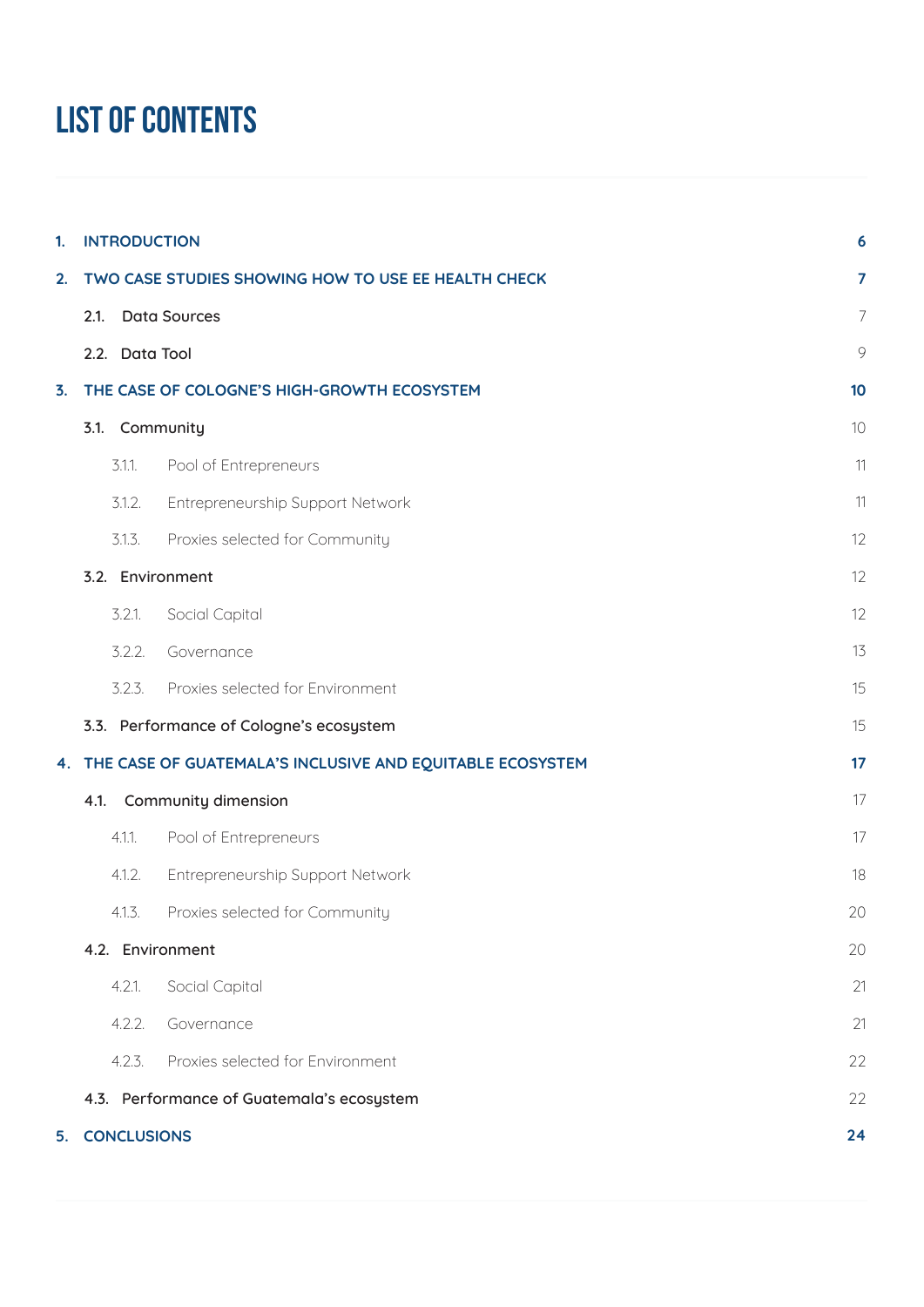# **1. INTRODUCTION**

Monitoring conditions in entrepreneurial ecosystems (EE) and developing coherent interventions are vital steps to improve overall ecosystem health.

Ecosystem builders need to check whether an EE project is on the right track. To do so, they require metrics that help them to identify the incremental steps influencing the functioning of their EE. In this way, it is possible to adjust current interventions, suggest new strategies to achieve intermediate goals, or reroute the ecosystem onto a more sustainable development path.

However, tracking the development of ecosystems is difficult due to a lack of key performance indicators (KPIs) that clearly show the success achieved with specific interventions. Especially in early-stage ecosystems, traditional KPIs such as funding numbers are low and volatile, employment statistics are hard to obtain, and the opinions of ecosystem founders are difficult to assess.

Introducing standardized criteria to measure and diagnose ecosystems can help to create strong theoretical foundations that reduce the uncertainty facing ecosystem builders and increase the impact of their actions and resources, as well as the relevance of their work.

In our framework, we propose a gradual fragmentation of the ecosystem's components, allowing for the definition of metrics that are measurable and comparable over time. In an ideal world, it would be possible to measure the identified metrics. However, these metrics are generally not measurable using a reasonable amount of resources. Consequently, it is more convenient to use a proxy that provides reliable information about the metrics we are assessing. The components were selected in an iterative process, starting with a literature review and focus groups with ecosystem builders in Europe, Latin America and East Africa.

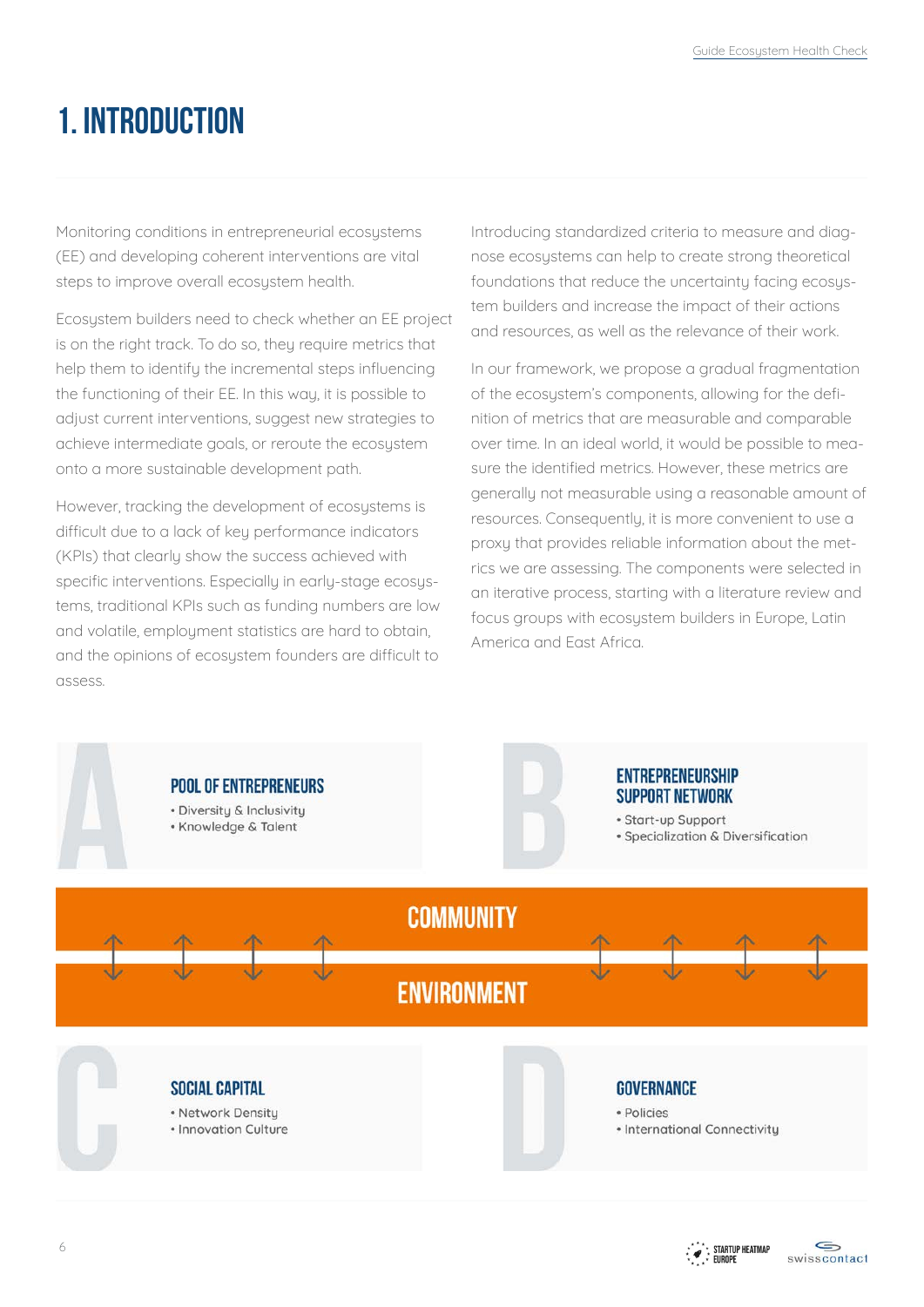# **2. TWO CASE STUDIES SHOWING HOW TO USE THE EE HEALTH CHECK**

Not all ecosustems are the same. In our framework, we explore the difference between 'high-growth ecosystems' (HGE) and 'inclusive and equitable ecosystems' (IEE). They represent the two broad directions that ecosystems can take, with one built around the logic of venture capital with all its upsides and downsides, and the other based on slower but organic growth. This distinction is in no way a judgement of the quality of the respective ecosystems; instead, it reflects the decision about which factors to examine when checking the health of an ecosystem in relation to its ambitions. We selected two cases as the basis to demonstrate the data collection process in both scenarios: Cologne represents an HGE, while Guatemala City's focus is on developing a more inclusive and equitable ecosystem (IEE).

Cologne is the fourth-largest city in Germany in terms of population (1,085,664 inhabitants in 2019<sup>1</sup>) and it is located in the North Rhine-Westphalia federal state. Its most important industrial sectors are the automotive industry, the chemical industry, mechanical engineering, metal-production and the food industry. It also has a well-established service sector focusing in particular on the insurance and media industries2. According to a study by the Institut der deutschen Wirtschaft (German Economic Institute), the city has a strong ICT market, employing around 25,000 people and generating a turnover of approximately EUR 6 billion.

Guatemala City is located in Central America, and its metropolitan area has a population of approximately 2.9 million people<sup>3</sup>. It is the capital of Guatemala, which borders on Mexico, El Salvador and Honduras. The most relevant industrial sectors in Guatemala are textiles, furniture, petrol, sugar cane and refined sugar, flowers, fruit and vegetables, processed foods and chemical products<sup>4</sup>. The service sector is another important indus-

try in Guatemala, and it includes sectors such as tourism and hospitality, customer service, finance and banking, communications, and retail, which collectively account for about 60% of Guatemala's total industrial activity<sup>5</sup>. Guatemala is an established near-shoring destination for the US market and for the call center industry, which taps into a pool of over 17,000 university graduates who are all required to be proficient in English when completing a degree<sup>6</sup>. One of Guatemala's most famous entrepreneurs is the inventor of Captcha and the CEO of Duolingo Luis von Ahn, who left Guatemala to study in the US and has since established several multi-million dollar companies. In contrast, the local start-up scene is still in its infancy but promising initiatives by small venture firms, community groups and also some international corporates (e.g. Telefonica) are entering the local start-up scene.

#### **2.1. DATA SOURCES**

Before looking at data collection, it is important to say a few words about methodologies and which sources of data you can use. Information about your ecosystems might be collected from a variety of sources using a range of tools. In this context, the first distinction to be made is between primary and secondary data.

Primary data are collected from primary sources such as interviews, self-administered surveys and questionnaires, experiments, etc. Secondary data are collected from research publications such as the Global Entrepreneurship Monitor or the Startup Heatmap. Of course, secondary data are originally gathered in the form of primary data and then used by other parties as secondary data.

There are advantages and disadvantages to both types of data, as set out in Table 1 below.

- 2.<http://www.startupregion.koeln/industry.html>
- 3. [https://www.worldscapitalcities.com/capital-facts-for-guat.](https://www.worldscapitalcities.com/capital-facts-for-guatemala-city-guatemala/)..
- 4. [https://www.bizlatinhub.com/es/industrias-grandes-hacer.](https://www.bizlatinhub.com/es/industrias-grandes-hacer-negocios-guatemala/)
- 5. [https://www.worldatlas.com/articles/the-biggest-industries-in...](https://www.worldatlas.com/articles/the-biggest-industries-in-guatemala.html#:~:text=The%20services%20sector%20is%20made%20up%20of%20several,make%20up%20just%20over%2060%25%20of%20Guatemala%27s%20economy)
- 6. [https://www.workforce.com/news/guatemala-sees-rapid-growt...](https://www.workforce.com/news/guatemala-sees-rapid-growth-in-call-centers)



<sup>1.</sup> [https://ec.europa.eu/eurostat/databrowser/view/urb\\_cpop1...](https://ec.europa.eu/eurostat/databrowser/view/urb_cpop1/default/table?lang=en.)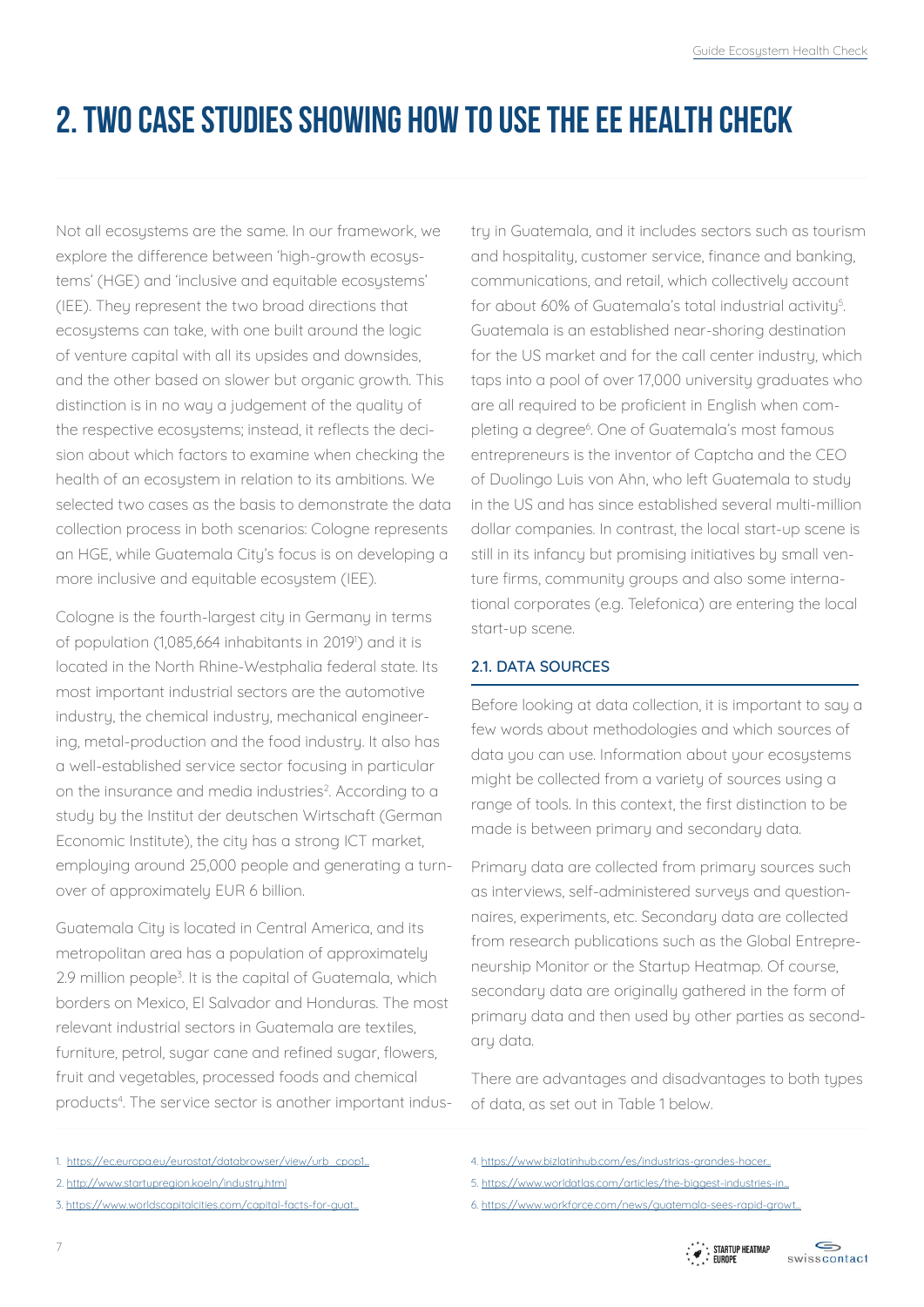|                       | <b>ADVANTAGE</b>                                                                                                                                                                                                                                                                          | <b>DISADVANTAGES</b>                                                                                                                                                                                                                                                                                     |
|-----------------------|-------------------------------------------------------------------------------------------------------------------------------------------------------------------------------------------------------------------------------------------------------------------------------------------|----------------------------------------------------------------------------------------------------------------------------------------------------------------------------------------------------------------------------------------------------------------------------------------------------------|
| <b>PRIMARY DATA</b>   | 1. These data offer a high degree of<br>accuracy and reliability.<br>2. For some questions, secondary data<br>are not available.<br>3. No additional precautions are needed<br>when using these data.                                                                                     | 1. Collecting these data can take a lot of<br>time and potentially also a lot of (finan-<br>cial) resources.<br>2. Trained personnel are sometimes<br>needed to collect these data.<br>3. Collecting primary data may not al-<br>ways be possible due to a lack of access<br>to the research target.     |
| <b>SECONDARY DATA</b> | 1. These data are easy to collect.<br>2. The use of these data saves time and<br>money.<br>3. It is possible to rely on the scientific<br>expertise of the provider.<br>4. Secondary data may be more<br>reliable than primary data, e.g. due to<br>necessary corrections in the dataset. | 1. It is sometimes hard to see what is<br>behind the numbers and how they were<br>calculated.<br>2. The purpose of the original data col-<br>lection may have been different.<br>3. You are dependent on the publication<br>frequency of a third party and cannot<br>know if research will be continued. |

Table 1: Types of data you can use.

There are advantages and disadvantages to both types of data, as set out in Table 1.

Since the measurement of your EE is not a simple undertaking and many metrics, e.g. innovation culture or the quality of policies, cannot be assessed directly, you will probably have to use indirect measurements referred to as 'proxies'. Proxy data are used to study a situation, phenomenon or condition for which no direct information is available. It is possible to use two types of proxy:

- INPUT-related proxies in EE refer to a set of proxies measuring actions and instruments that are in place to achieve a set of goals.
- OUTPUT-related proxies measure the possible outcomes of tangible and intangible mechanisms that are in place in the system.

We propose using a combination of the two types of proxy to make the measurement process more balanced. This also means that the type of proxy that is most readily available can be used for practical reasons.

In order to identify the best proxy describing our metric, we checked the quality and timeliness of the various data sources and addressed questions including: Can we trust the secondary data? Are these data available with sufficient frequency or are they only updated once every three or four years? If you think that your secondary data at city level are not reliable and you cannot find alternative data, you can use a sample. Remember that the size of the sample is very important. It has to be large enough to present an accurate reflection of the reality and also be suitable in order to be generalized at the ecosystem level.

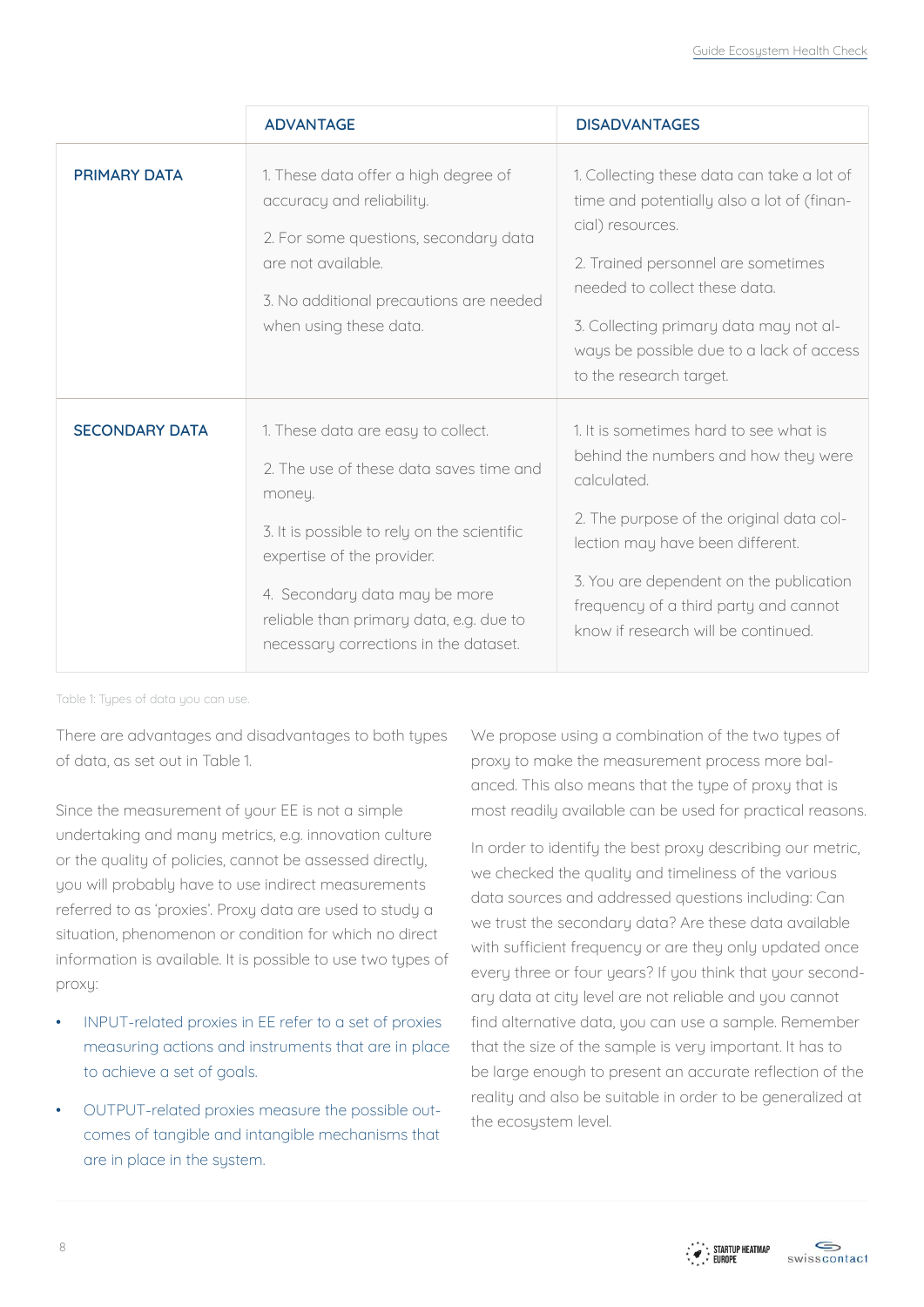

#### **2.2. DATA TOOL**

To guide the measurement of the health of your EE, we have developed an online dashboard that guides every step of the process.

**You can find the dashboard [here.](https://docs.google.com/spreadsheets/d/1qQ6spTNqO6RH9bSBTmH-tpJa38nIlejQmjBymLtLea8/edit#gid=1914283747) To start using the tool, you first need to create your personal copy of the dashboard.**

#### Steps to complete the data tool::

- Select proxies
- Select timeline
- Select benchmarks

Thanks to this framework, the measurement of your EE using secondary data can be a good option, especially if you choose to measure your ecosystem on an annual basis. Bu following the correct steps, you will spend around three hours completing all the boxes in the tool based on annual secondary data. However, if you would also like to collect primary data and add more granularity with regard to the timeline of your data, you can do

so on a quarterly basis. We suggest doing this with your statistical unit, an external advisor or, at the very least, a data-savvy member of your team (this might be you) who can collect primary data on a regular basis.

In the following section, we present both the achievements and the different challenges that can emerge during the data collection process for the two different EE.

We tested the framework under real-life conditions and provided two impartial analysts with the framework, the list of metrics and the proxies that we felt adequate to measure the ecosystem health dimensions (see Table 1 in the Annex). We did not explain to the analysts the meaning of the framework, nor did we suggest any collection strategy.

After the first round of data collection, which took an average of three hours, we explored the different results and issues that emerged. In the next subsection comprising the different steps in this process, we will show you how to avoid some of the pitfalls that we discovered and offer various examples of data collection strategies.

![](_page_8_Picture_14.jpeg)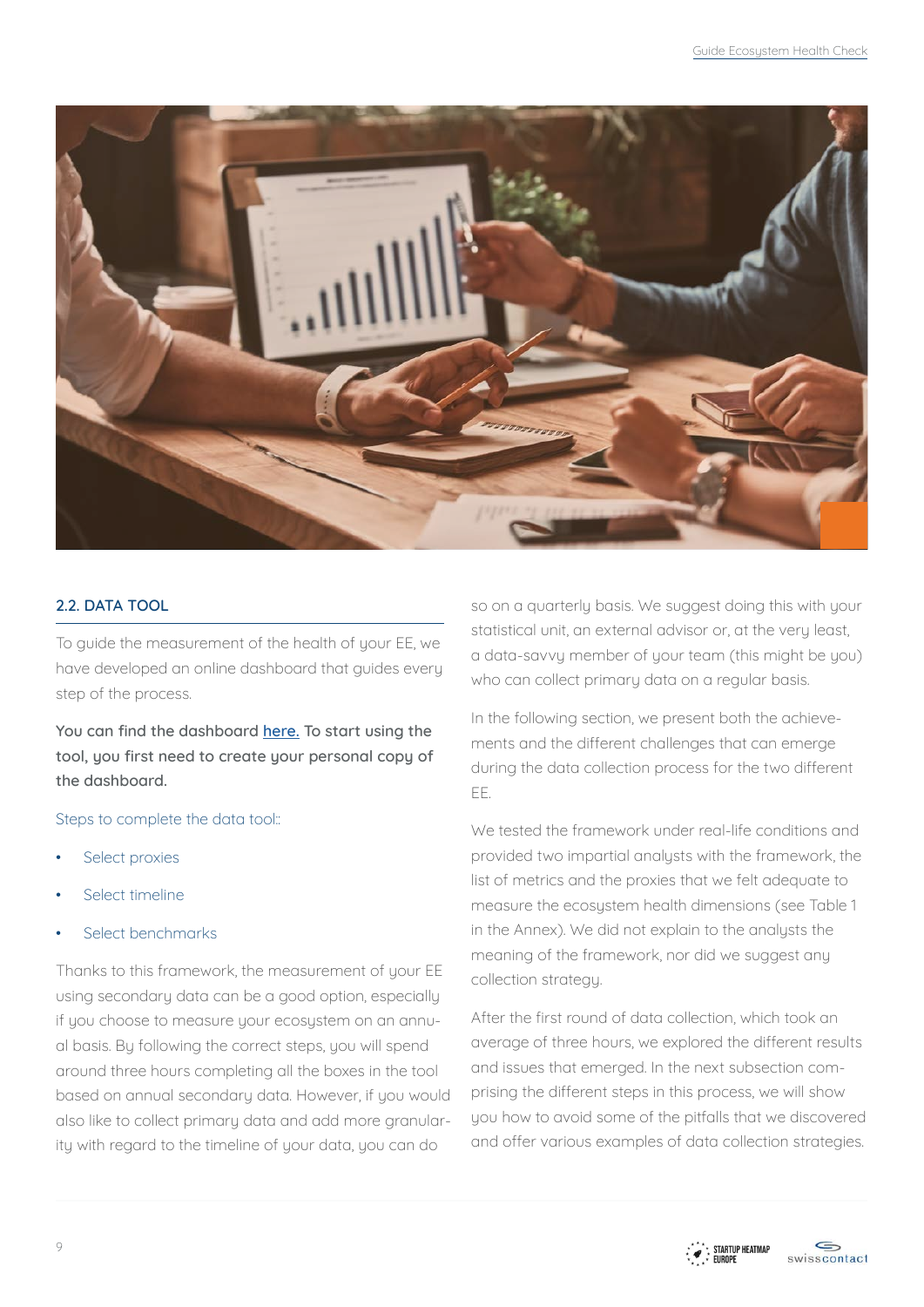# **3. THE CASE OF COLOGNE'S HIGH-GROWTH ECOSYSTEM**

## **3.1. COMMUNITY**

We start by measuring the health of the COMMUNITY (see Figure 1) that will be mapped by looking at two different dimensions that are defined by two metrics:

- 1. Pool of Entrepreneurs
	- 1.1. Diversity & Inclusivity
	- 1.2. Knowledge & Talent
- 2. Entrepreneurship Support Network
	- 2.1. Start-up Support
	- 2.2. Specialization & Diversification

#### **3.1.1. Pool of Entrepreneurs**

#### a. Diversity & Inclusivity

The first metric for the Community dimension is Diversity & Inclusivity, which allows you to understand whether the EE is able to embed formal and informal mechanisms fostering inclusion, knowledge sharing, and the emergence and legitimization of new ideas.

In the case of Cologne, we need to choose the right proxy from the list of proxies referring to HGE. The list contains two options to measure Diversity & Inclusivity: Share of female founders and share of foreign-born founders.

At first glance, we might have a preference for one or the other proxy, and there are definitely arguments in favor of either of them – or some local contexts that might even call for further creative ideas for proxies for this metric. The most important thing is to identify adequate proxies that measure how inclusive the local community is to newcomers and outsiders and to ensure that you can gather accurate data. In our case, we did not have a preference for either of the two options and we therefore looked at other possible data sources to help reach our decision.

**We encourage you to use more than one proxy to estimate the different metrics. However, if not enough data are available, using one proxy is still an option.**

**If you have sufficient data, you can create an index by, for example, taking the average of the proxies used.**

At city level, we did not find reliable data for foreign-born founders. Instead, we found good data on female founders on the Startup Heatmap website<sup>7</sup>, where we checked the set of information available for the city of Cologne. Based on this source, we discovered that from a sample of 111 founders in Cologne in 2020, 6.48% were female. To have an alternative source, we also looked for a sample that would give us more detailed information. The options for this type of smaller but more accurate sample could be the portfolio of one or several accelerator programs or an online survey. In this case, we selected Startplatz Accelerator<sup>8</sup>, which is one of the more established start-up programs in Cologne and has made quite a lot of data about its portfolio available online. This sample gave us an insight into the background of the founders and indicated their gender.

However, the Startplatz Accelerator has 49 start-ups and it is not necessarily possible to derive general insights from it. Consequently, we selected the share of female founders from total founders in Cologne as the proxy for Diversity & Inclusivity.

![](_page_9_Picture_22.jpeg)

<sup>7.</sup> <https://www.startupheatmap.eu/Cologne/> 8. <https://www.startplatz.de/accelerator/>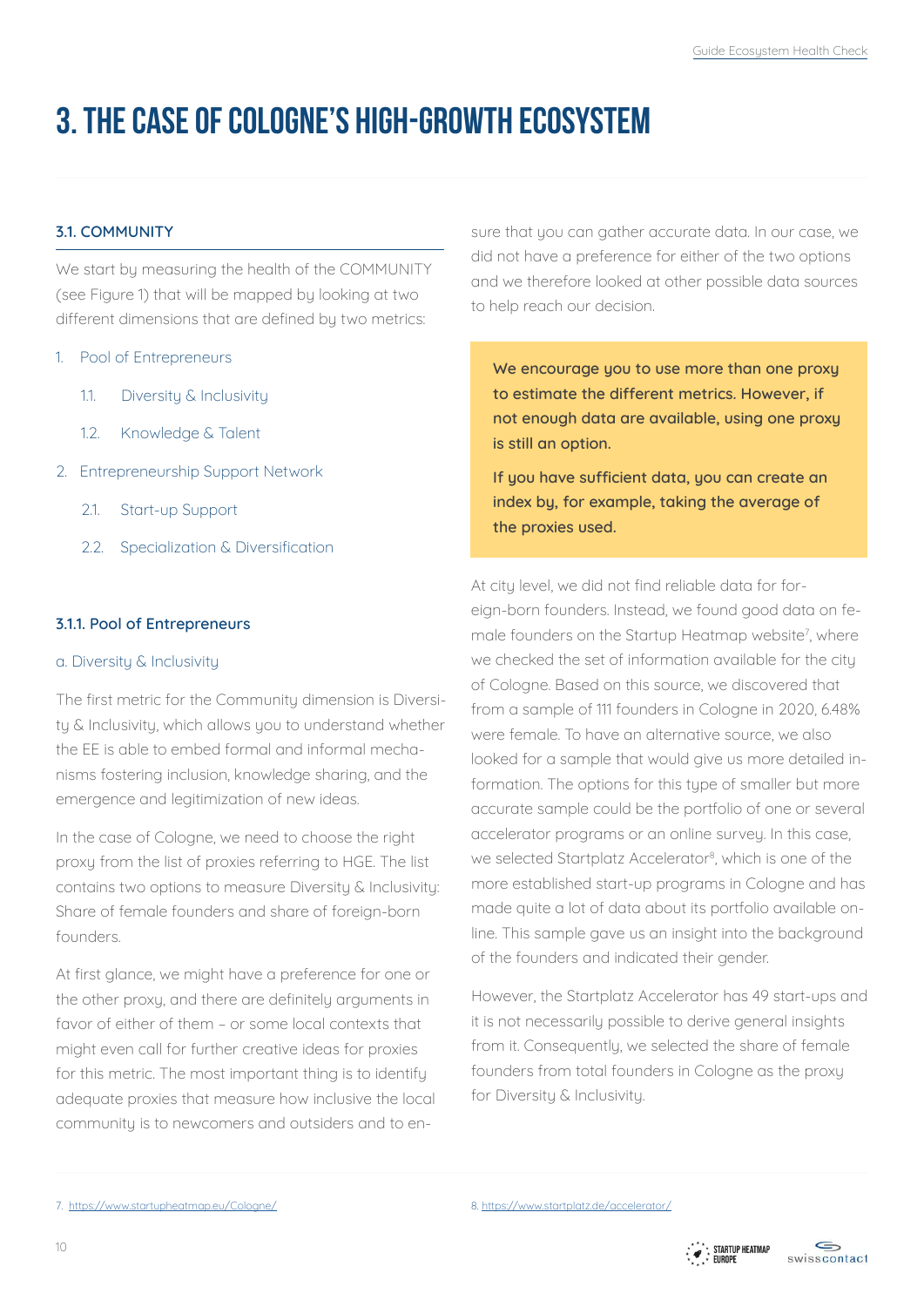#### b. Knowledge & Talent

The second metric Knowledge & Talent describes the density of the talent pool triggering potential network effects and increasing the innovative potential of the ecosystem.

In the list of proxies specific to HGE, we found three options: Number of developers per capita; share of engineers among founders; and number of tech start-ups per capita.

The Atomico State of European Tech Report provides data on the number of developers per city on an annual basis<sup>9</sup>. According to the Atomico website, the number of developers was 162,252 in 2019 and 165,900 in 2018. Since the population of Cologne totaled 1,085,664 in 2019 and 1,080,384 in 2018 according to Eurostat, the number of developers per capita was 15.22% (165,252/1,085,664) in 2019 and 15.36% (165,900/1,080,384) in 2018.

As we feel this source is both reliable and sufficiently up to date, we have not looked for alternatives and have selected it as our proxy. If your ecosystem is not listed on such a database, you could also analyze the portfolio of a specific accelerator and examine the skills profiles of the founders based on their CVs.

#### **3.1.2. Entrepreneurship Support Network**

a. Start-up Support

The first metric for the Entrepreneurship Support Network dimension is the actual Start-up support, defined in our framework as the tangible or intangible assets of the EE supporting entrepreneurship.

In the list of proxies specific to HGE, we found four options: Number of start-ups per capita; share of companies with exits<sup>10</sup> from total companies receiving investments; share of mentors with start-up experience<sup>11</sup>; and share of accelerated start-ups receiving follow-on funding.

The city of Cologne has a database of start-ups on the website https://startup-map.cologne/<sup>12</sup>, which can be easily divided by the population of Cologne. A total of 991 start-ups are listed, which equates to approximately 0.9 start-ups per 1,000 inhabitants. While this proxy might seem very simple, it is in fact one of the hardest to measure, as it is difficult to trust the data regarding the total number of all start-ups. The question is: Does it really capture all of the companies founded in Cologne?

To have an alternative, we looked again at the information published by the Startplatz Accelerator<sup>13</sup> that lists all 58 of the mentors online. Based on their CVs that we located on the Internet, we were able to calculate the second possible proxy – the share of mentors with startup experience. Of the 58 mentors, 31 have clear previous start-up experience (53.4%), which is defined as having previously started their own company.

|                                                               | City level                         | Sample                                                                   |
|---------------------------------------------------------------|------------------------------------|--------------------------------------------------------------------------|
| Number of start-ups per capita                                | Good data, available each<br>month | Mediocre (1 accelerator) but only<br>available for 2020                  |
| Share of mentors with start-up<br>experience                  | Mediocre                           | Good data (1 accelerator with 58<br>mentors) but only available for 2020 |
| Share of accelerated start-ups<br>receiving follow-on funding | Not available                      | Mediocre (1 accelerator) but only<br>available for 2020                  |

Table 3: Description of quality of data from data collection in Cologne for Start-up Support.

#### 9. https://2018.stateofeuropeantech.com/chapter/europes-got-talent...

- 11. Start-up experience refers to mentors who have founded a company before.
- 12. [https://startup-map.cologne/companies.startups/f/all\\_locations/all](https://startup-map.cologne/companies.startups/f/all_locations/allof_Cologne)...
- 13. <https://www.startplatz.de/accelerator/>

![](_page_10_Picture_19.jpeg)

<sup>10. &</sup>quot;Exits" in the startup terminology means the sale of a company, either by founders selling their shares to individual investors (M&A) or going public on the stock market (IPO).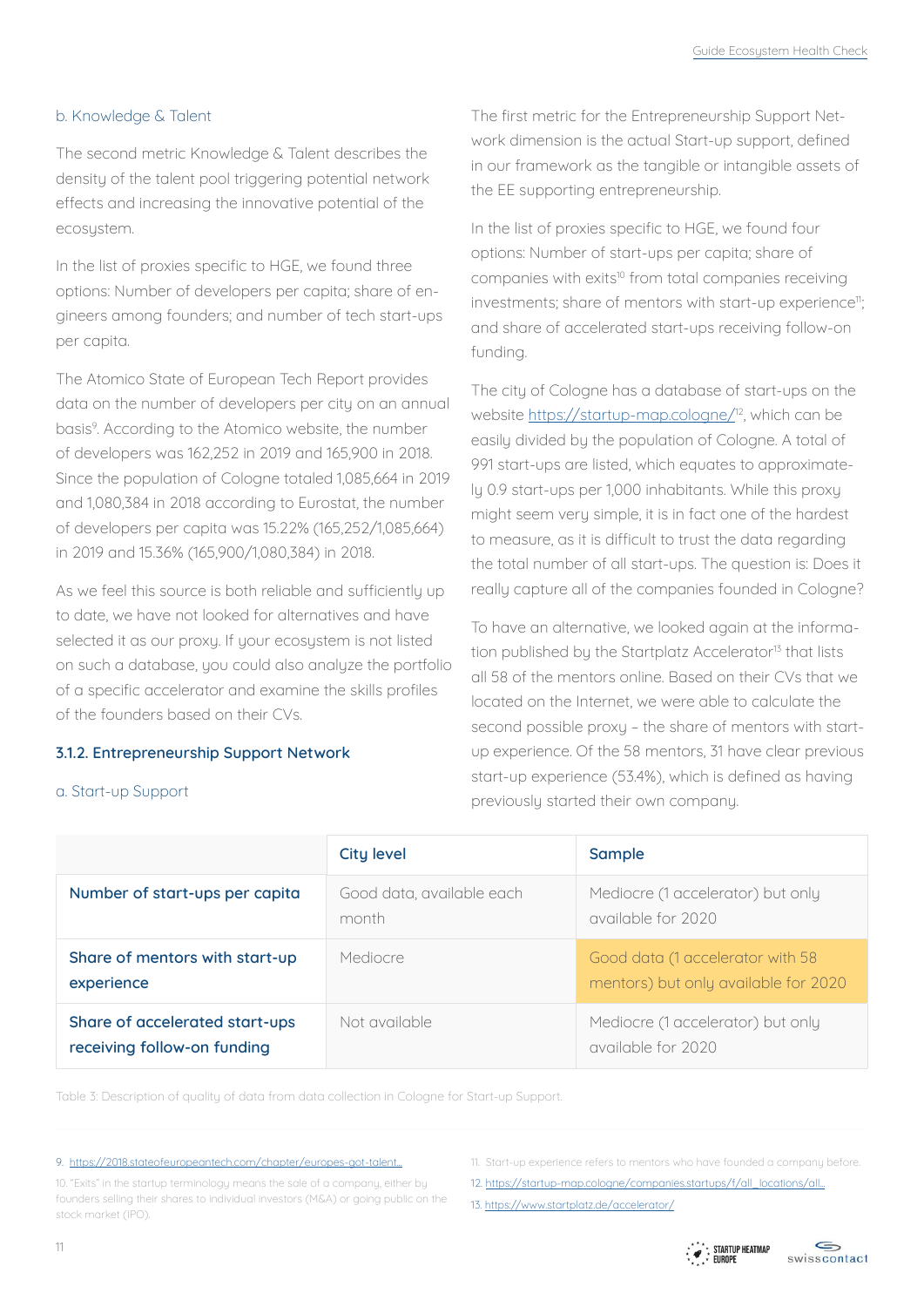Since 58 mentors is not a small sample from which to derive general insights at the ecosystem level, we selected the share of mentors with start-up experience as the proxy for Start-up Support (see Table 3).

### b. Specialization & Diversification

The second metric for the Entrepreneurship Support Network dimension is Specialization & Diversification, which describes the level of specialized but also lateral support formats allowing for the exploitation of specialized knowledge and cross-fertilization between various knowledge domains.

In the list of proxies specific to HGE, we found three options: Investments based on growth stages or sectors, and the diversity of firms across sectors.

As the city of Cologne has a detailed investment database, we can find good data for the period from 2012 to 2020 for investments based on verticals on its website. It is therefore obvious that this proxy should be selected for 2020 (i.e. 37 million of start-up investments for 7 sectors) and 2019 (i.e. 67 million for 12 sectors). A more difficult task is to turn these figures into a proxy that shows the level of specialization and diversification in one clear number. The solution is to apply the Herfindahl-Hirschman Index (HHI).

**The Herfindahl-Hirschman Index measures the concentration among values of a frequency distribution, thus showing how diversified a set of inputs is. If all investments were made in one sector, the HHI would be 1. If all investments were made in diverse sectors, (N) it would be 1/N.**

For Cologne, the HHI was 0.234 in 2020 and is 0.295 in 2019.

## **3.1.3. Proxies selected for Community**

Based on the previous considerations, we want to

present the list of proxies selected for this case study to measure Community.

## a. Pool of Entrepreneurs

 a.1. Diversity & Inclusivity: share of female founders from total founders in Cologne (6.48%)

 a.2. Knowledge & Talent: The number of developers (15.22%)

b. Entrepreneurship Support Network

 b.1. Start-up Support: share of mentors with startup experience (53.40%)

 b.2. Specialization & Diversification: Investments based on verticals (0.234)

## **3.2. ENVIRONMENT**

At this point, we start to measure the health of the ENVI-RONMENT (see Figure 1), which will be mapped by looking at two different dimensions that are each defined by two metrics:

- a. Social Capital
	- a.1. Network Density
	- a.2. Innovation Culture
- b. The Governance
	- b.1. Policies
	- b.2. International Connectivity

## **3.2.1. Social Capital**

#### a. Network Density

The first metric for the Environment dimension is Network Density, which mirrors the opportunities for stakeholders to collaborate and connect within the EE.

In the list of proxies specific to HGE, we found two options: Participants in tech meetups per capita and number of tech meetups per capita.

<sup>14.</sup> [https://startup-map.cologne/heatmaps/funding/cities...](https://startup-map.cologne/heatmaps/funding/cities/cologne/industries?sort=-y_2020)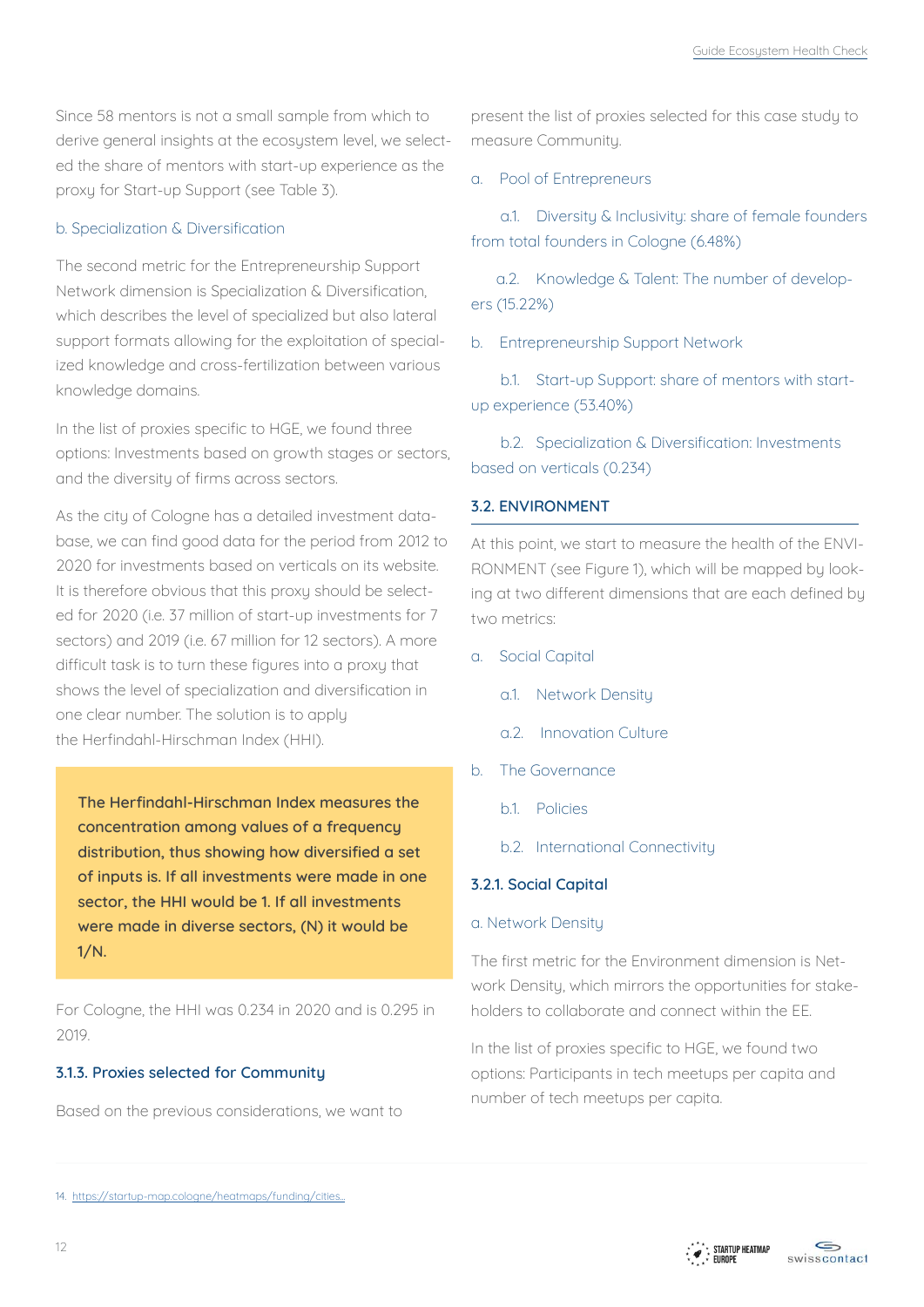The website meetup.com has become a go-to tool for community organizers around the world. While not all community activities are organized via the platform, it provides a good indication of the general level of network density. We can search for the number of tech meetups by selecting Cologne as a city and using 'tech' as a keyword<sup>15</sup>. The list shows recurring meetups with

sum of foreign investments per capita. This proxy describes the perception of the innovation culture in Cologne among foreigners, i.e. do they trust the formal and informal institutions of the ecosystem to turn their investments into future returns? This would not be the case if there were a lack of formal protection of innovation or a toxic environment where innovation could not

|                                         | City-Level    | <b>Sample</b>         |
|-----------------------------------------|---------------|-----------------------|
| Participants in tech meetups per capita | Not available | Good data every month |
| Number of tech meetups per capita       | Not available | Good data every month |

Table 4: Description quality of data from data collection in Cologne for Network Density

their number of followers. It is possible to obtain information about the number of participants, the topic of the meetups, the location and the date of the event. These data are available over time and it is updated continuously. We therefore believe that the data available on meetup.com provides a good sample for our proxies.

We have selected participants in tech meetups per capita as our proxy. The 38 tech meetup groups in Cologne have a total of 22,754 regular followers. Since Cologne's population totaled 1,118,789 in 2020, there are 20.35 meetup participants per 1,000 inhabitants.

#### b. Innovation Culture

The second metric for the Social Capital dimension is Innovation Culture, which refers to the set of soft rules in place that prevent moral hazards and opportunistic behavior in open innovation practices.

In the list of proxies specific to HGE, we found three options: Sum of foreign investments per capita; total VC investments per capita; and number of deals EUR > 1 million per capita. Once again, we were pleased to find good data for the period from 2014 to 2020 on the website of the Cologne Startup Map<sup>16</sup>.

Consequently, we decided to select as the proxy the

thrive. We have considered investments coming from outside Germany, since the attraction of foreign interest is of decisive importance in a high-growth ecosystem. Specifically, in 2017 the population was 1,082,000 and foreign investments reached EUR 22.5 million, resulting in an index of 20.80. Based on the same method, the index rose to 36 in 2018, dropped to 13.26 in 2019 and rose again slightly to 16.98 in 2020.

#### **3.2.2. Governance**

#### a. Policies

The first metric for the Governance dimension is Policies, which can be defined as the fundamental institutions and reliable governance system that foster a healthy EE. This metric makes it possible to determine whether entrepreneurship is supported by regulations that reduce corruption, ease business processes and increase partnerships.

In the list of proxies specific to HGE, we found two options: Ratings for ease of doing business and share of start-ups with no international headquarters.

In terms of the share of start-ups with no international headquarters, we found only mediocre data at city level.

<sup>15.</sup> [https://www.meetup.com/it-IT/fort=recommended...](https://www.meetup.com/it-IT/find/?allMeetups=false&keywords=tech&radius=16&userFreeform=K%C3%B6ln%2C+Germania&mcId=c1007701&change=yes&sort=recommended) 16. [https://startup-map.cologne/heatmaps/funding/cities/cologne/indus...](https://startup-map.cologne/heatmaps/funding/cities/cologne/industries?sort=-y_2020)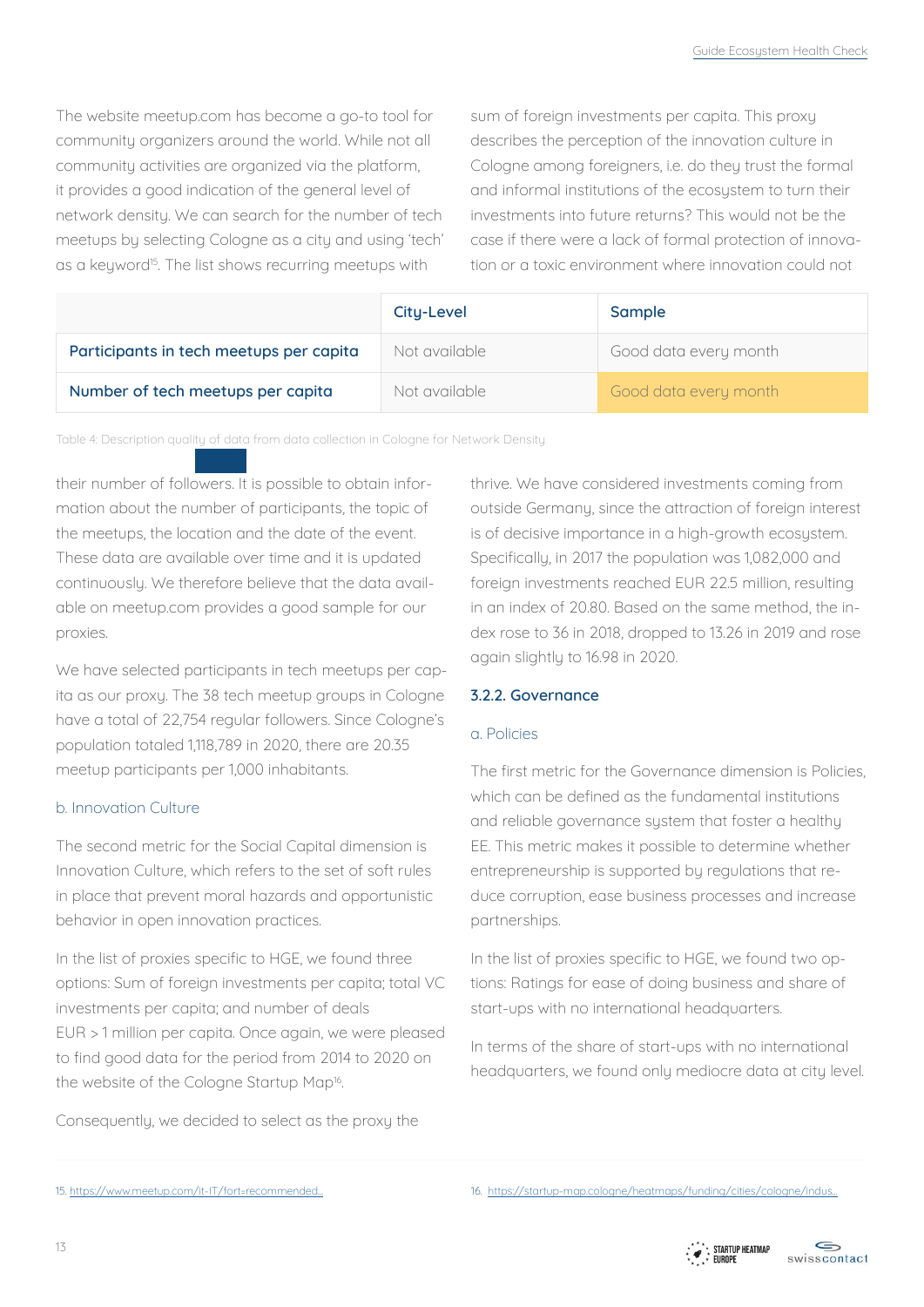|                                                          | <b>City level</b>           | Sample        |
|----------------------------------------------------------|-----------------------------|---------------|
| Ratings for ease of doing<br>business                    | Good data for 2018 and 2020 | Not available |
| Share of start-ups with no<br>international headquarters | Mediocre                    | Not available |

Table 5: Description of quality of data from data collection in Cologne for policies.

Consequently, we checked for data at city level regarding ratings for ease of doing business. Both the Global Entrepreneurship and Development Institute (GEDI) dataset and Startup Heatmap provide this kind of data. However, the GEDI dataset only shows information for 2018. We therefore decided to use as our proxy the ratings supplied by Startup Heatmap in 2020 and 2018. These data indicate that in 2020, 70% of founders rated the ease of doing business in Cologne as high, compared to only 42% in 2018<sup>17</sup>.

#### b. International Connectivity

The second metric for the Governance dimension is International Connectivity, which describes the ability of the EE to connect internationally. The more powerful the brand of a nation or region, the more it will be able to attract international investments and company founders.

In the list of proxies specific to HGE, we found three options: Number of international top start-ups with offices in the city, number of international conference participants in the city, and ecosystem brand and visibility.

We found a good data sample for the number of international top start-ups with offices in the city based on a list of the top 100 start-ups supplied by Startup Europe in 2018<sup>18</sup>. After the identification of the top start-ups in Europe, we checked manually how many of them have branches in Cologne. Our findings were that only Hello-Fresh from Berlin also has an office in Cologne. As this data had not been updated since 2018, we looked for an alternative.

We also explored a second option for the proxy by focusing on two local conferences: PIRATE Summit and StartupCon<sup>19</sup>. The Startup Heatmap Europe offers data about the number of international followers based on an analysis of their Facebook followers. PIRATE Summit had 52.8% international followers, while the Share for StartupCon is only 9.49%. Once again, however, the data are only available for 2018.

Finally, an annual measure of the brand perception of Cologne's start-up scene by Startup Heatmap Europe called the 'TrustScore' has been available since 2016. It is based on an annual representative survey about the

|                                                                   | City-Level                   | Sample                                               |
|-------------------------------------------------------------------|------------------------------|------------------------------------------------------|
| Number of international top<br>start-ups with offices in the city | No data available            | Good data on top 100 start-ups<br>from 2018          |
| Number of international confer-<br>ence participants in the city  | No data available            | Mediocre (2 conferences); only<br>available for 2018 |
| Ecosystem brand and visibility                                    | Good data available annually | No data available                                    |

Table 6: Description quality of data from data collection in Cologne for International Connectivity.

<sup>17.</sup> [https://startup-map.cologne/heatmaps/funding/cities/col...](https://startup-map.cologne/heatmaps/funding/cities/cologne/industries?sort=-y_2020)

<sup>18.</sup> <https://startupeuropepartnership.eu/sep-elite-tech-scaleup-100/>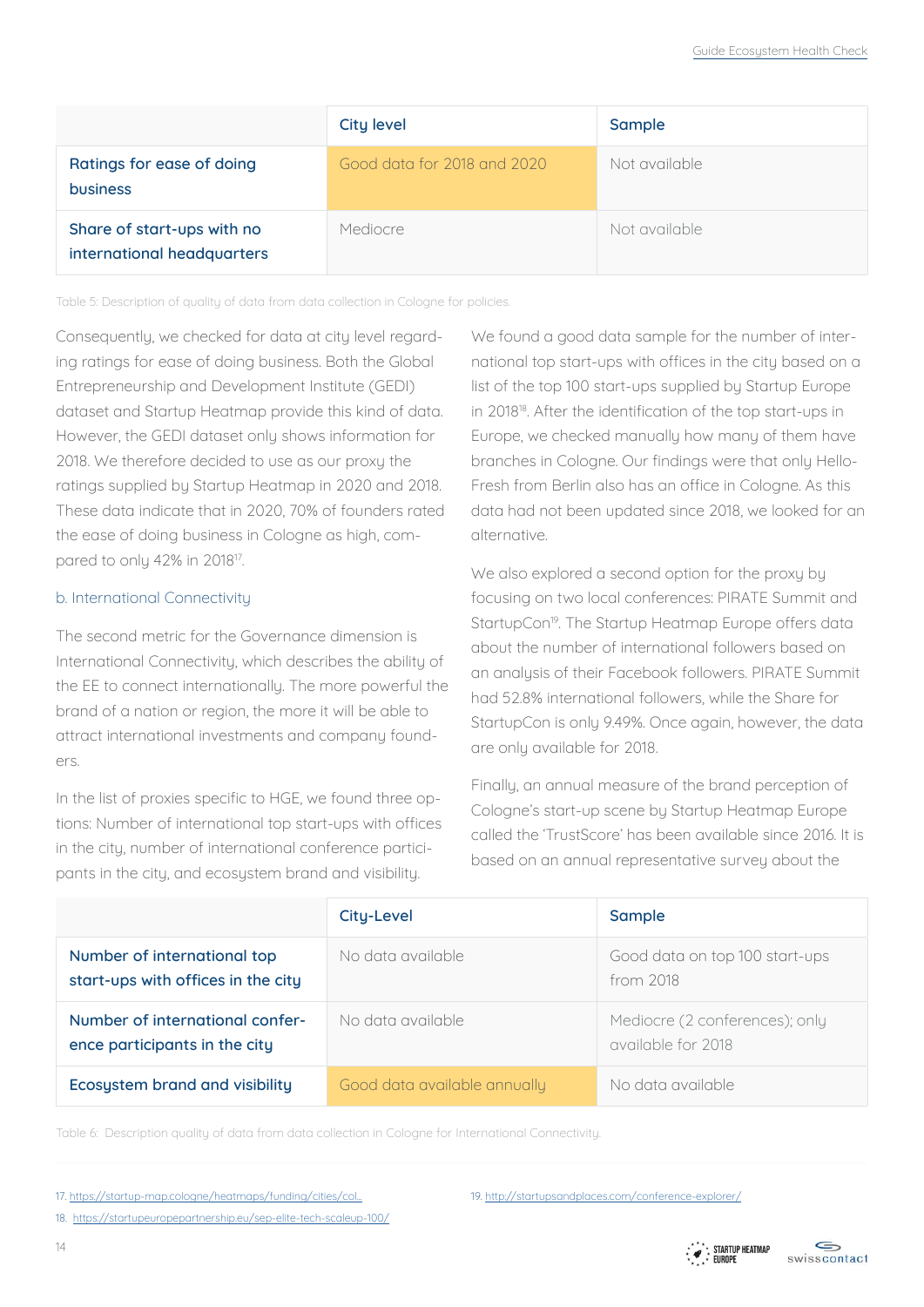founders' favorite start-up hubs in Europe. Cologne's TrustScore for the four years listed was as follows: 74.14% (2016), 64.66% (2017), 87.93% (2018) and 81.90% (2019).

Since only one proxy is available at city level over a period of several years, we decided to use the Heatmap TrustScore as the metric for International Connectivity (see Table 6).

### **3.1.4. Proxies selected for Environment**

Based on the previous considerations, we want to present the list of proxies selected for this case study to measure Environment:

- a. The Social Capital
	- a.1. Network Density: Participants in tech meetups per 1,000 inhabitants (20.35)
	- a.2. Innovation Culture: Foreign investments per capita (16.98)
- b. The Government
	- b.1. Policies: Ratings for ease of doing business (70%)
	- b.2. International Connectivity: Heatmap TrustScore (8.90%)

### **3.3. PERFORMANCE OF COLOGNE'S ECOSYSTEM**

The selection of the final proxy marks the completion of the data collection process, meaning that you can proceed to enter information in the data tool. What is still missing is the definition of the benchmarks used to calculate the performance results per metric. It is therefore vital to use realistic and adequate benchmarks. When defining your benchmarks, you can have clear objectives about what you want to achieve and, in this case, the results should be checked against your goal. However, if you do not have clear objectives, you can look at a comparison ecosystem that performs considerably better than yours in a metric and add its actual numbers as a benchmark. An even better approach is to take the median of a group of comparison ecosystems. However, these data might be difficult to find – or not available at all. It is therefore also possible to add an estimate of a realistic improvement in your ecosystem's performance. We indicated the name of our benchmark in the table below to give an idea of how to proceed.

Looking at the benchmarks (Table 7), we see a healthy performance by Cologne's ecosystem in the Community dimension, with only the Diversity & Inclusivity metric significantly underperforming. In contrast, the Environment dimension lags behind its potential – in particular for the metrics of Network Density, Innovation Culture and International Connectivity.

![](_page_14_Picture_14.jpeg)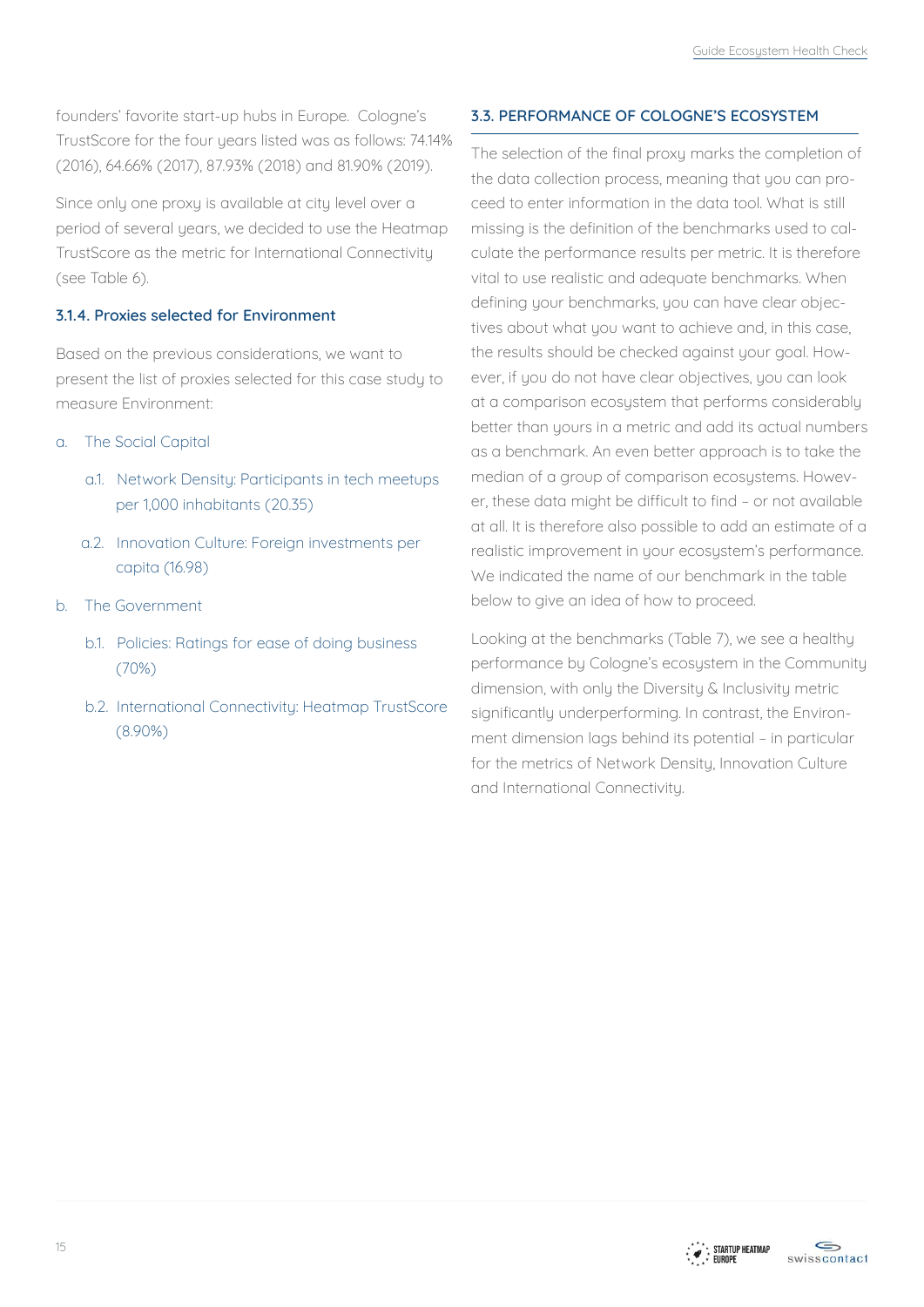| <b>Metric</b>                       | Proxy                                              | Cologne | <b>Benchmark</b> | <b>Benchmark Details</b>                          | Result  |
|-------------------------------------|----------------------------------------------------|---------|------------------|---------------------------------------------------|---------|
| Diversity & Inclusivity             | Share of female founders                           | 6.48%   | 15.50%           | European average                                  | 41.81%  |
| Knowledge & Talent                  | Share of developers per<br>capita                  | 15.22%  | 16%              | Frankfurt, highest share per<br>capita in Germany | 95.13%  |
| Start-up<br>Support                 | Share of mentors with<br>start-up experience       | 53.40%  | 50%              | Estimate of a good perfor-<br>mance               | 106.80% |
| Specialization &<br>Diversification | HHI based on sector invest-<br>ments               | 0.234   | 0.2              | Estimate of a good perfor-<br>mance               | 117%    |
| Network Density                     | Tech meetup participants<br>per 1,000 inhabitants  | 20.35   | 60.4             | Munich, highest share per<br>capita in Germany    | 33.69%  |
| Innovation<br>Culture               | Total of international invest-<br>ments per capita | 16.98   | 36               | (All-time high in Cologne)                        | 47.17%  |
| Policies                            | Ease of doing business<br>rating                   | 70%     | 68%              | Average of top 20 hubs in<br>Europe               | 102.94% |
| International<br>Connectivity       | <b>Heatmap TrustScore</b>                          | 81.90%  | 87.93%           | (All-time high in Cologne)                        | 93.14%  |

Table 7: Results of the Ecosystem Health Check for Cologne's HGE.

![](_page_15_Picture_3.jpeg)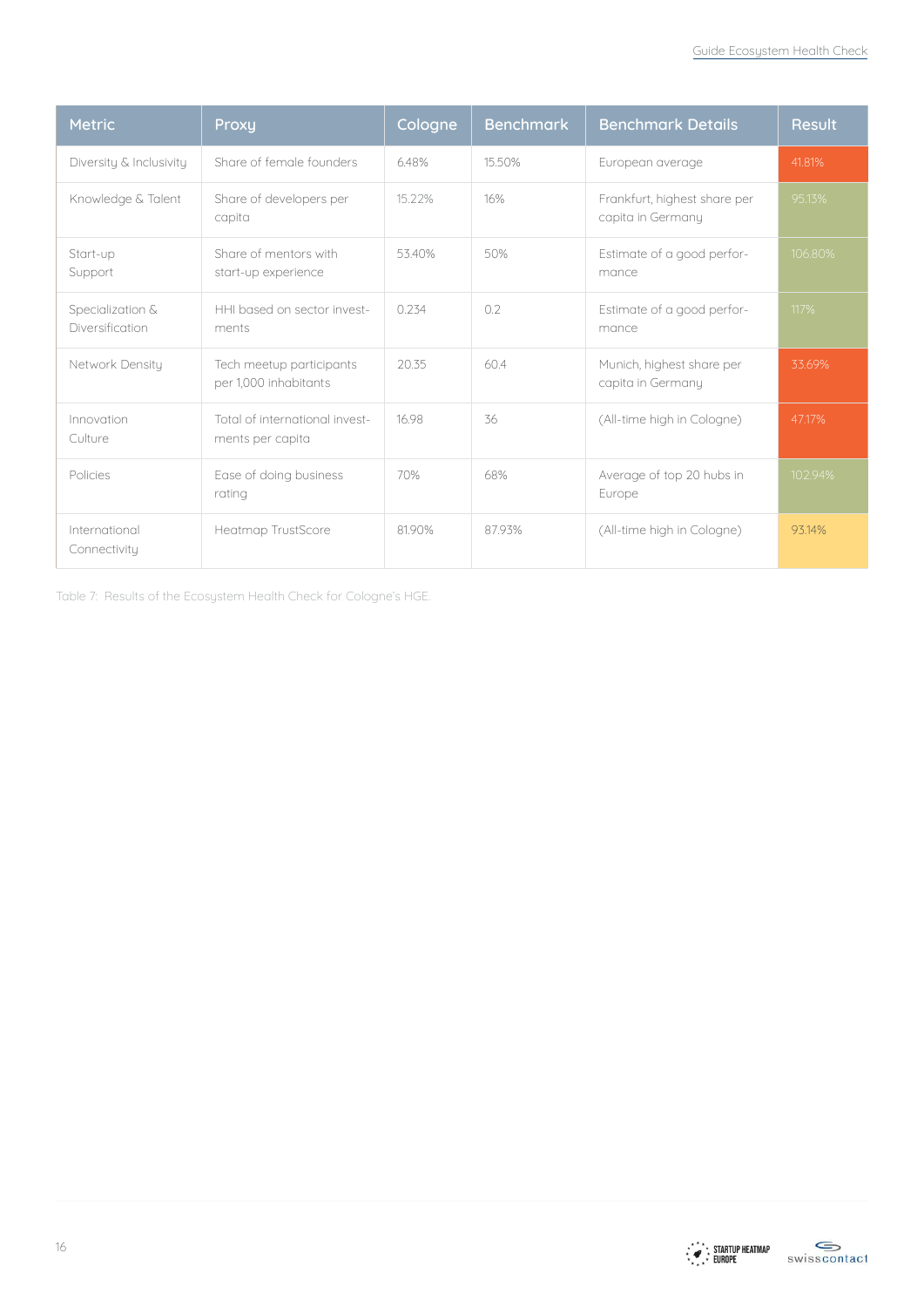# **4. THE CASE OF GUATEMALA'S INCLUSIVE AND EQUITABLE ECOSYSTEM**

#### **4.1. COMMUNITY DIMENSION**

In line with the previous case study, we start by measuring the health of the Community (see Figure 1), which can be mapped by looking at two different dimensions that are defined by two metrics:

#### 1. Pool of Entrepreneurs

- 1.1. Diversity & Inclusivity
- 1.2. Knowledge & Talent
- 2. Entrepreneurship Support Network
	- 2.1. Start-up Support
	- 2.2. Specialization & Diversification

#### **4.1.1. Pool of Entrepreneurs**

#### a. Diversity & Inclusivity

In the case of Guatemala, we need to choose the right proxy from the list of proxies referring to Inclusive and Equitable EE (IEE).

In the list, we found three options to measure Diversity & Inclusivity: Share of female founders, share of founders from minorities/marginalized communities, and share of female PhD araduates.

These three proxies serve the purpose of measuring how inclusive the local community is vis-à-vis newcomers and outsiders. As we have highlighted in the previous cases, we might prefer one or the other proxy. The most important thing is to identify adequate proxies in terms of the quality and timeliness of the various data sources.

**We encourage you to use more than one proxy to estimate the different metrics. However, if not enough data are available, using one proxy is still an option.**

**If you have sufficient data, you can create an index by, for example, taking the average of the proxies used.**

Also in this case, the data collection process can be implemented considering city-level data or, alternatively, by selecting a sample that we can collect ourselves.

We found good data on female founders on the Global Entrepreneurship Monitor website, where we have checked the set of information available for Guatemala. Based on this source, we discovered that in 2019, 45% of entrepreneurs in the country were female. Since data at city level are not available, we have to assume that data at country level more or less mirror the data for Guatemala City. Further, we do not yet have data for 2020. An important caveat is the definition of entrepreneurs used by the Global Entrepreneurship Monitor, which describes them as "nascent entrepreneurs or owner-managers of a 'new business'". This definition is very broad and can include all types of self-employment.

To have an idea of the numbers for a narrower definition, we decided to look at 77 start-ups with headquarters in Guatemala City listed on Crunchbase. Although these data focuses solely on tech businesses, we believe that it is still a relevant proxy for Guatemala. Nevertheless, it should be noted that the tech sector is an area where women are chronically underrepresented, and an increase in this space will very likely also lead to an increase in other sectors. Taking the Crunchbase data, the share of female founders was 18% in 2020.

![](_page_16_Picture_22.jpeg)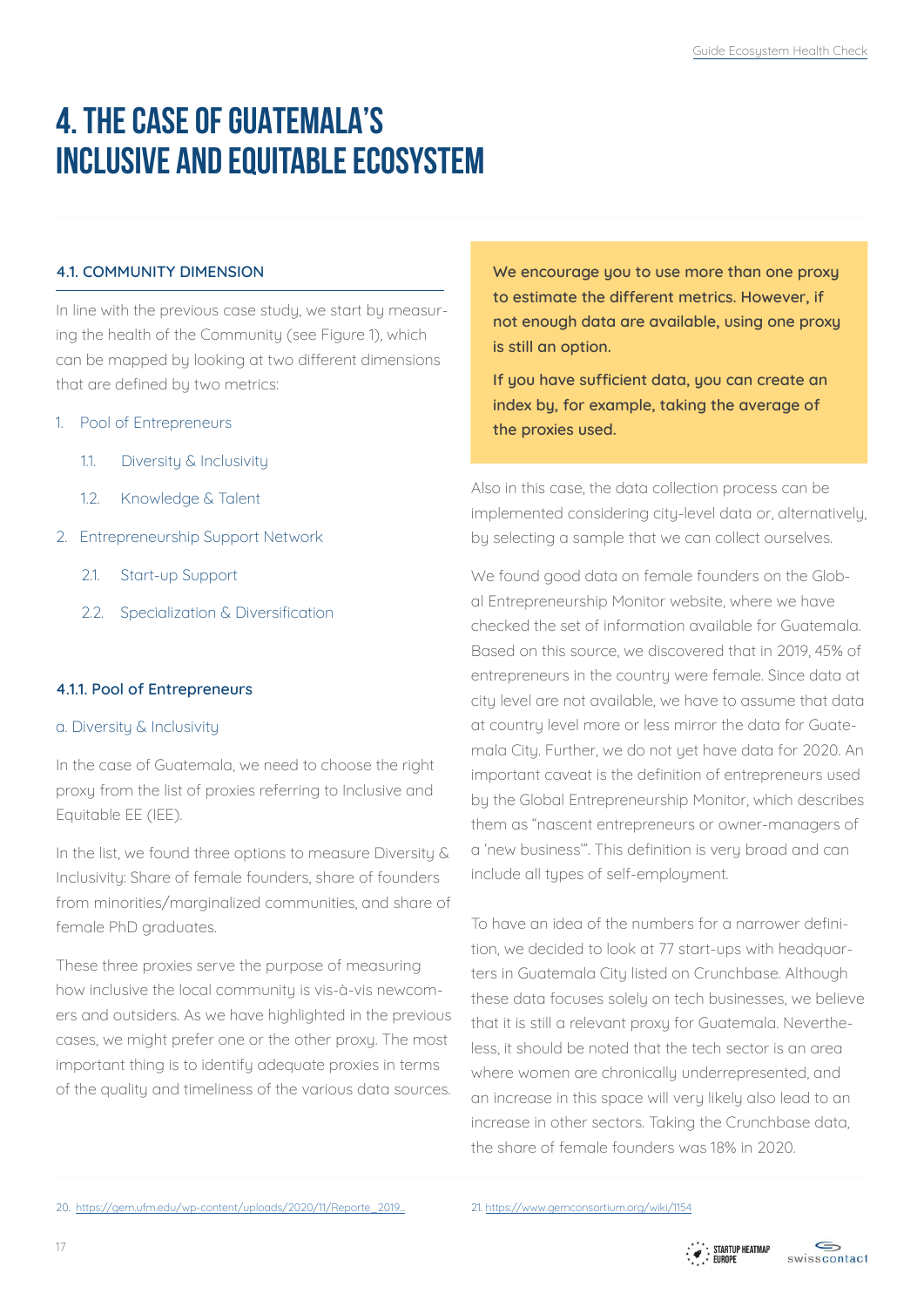Considering that data at city level are not available from GEM, as well as the sample size and the fact that data are updated regularly on Crunchbase, we selected the share of female founders in the sample of 77 start-ups in Guatemala as the proxy for Diversity & Inclusivity (see Table 8).

#### b. Knowledge & Talent

The second metric Knowledge & Talent describes the density of the talent pool triggering potential network effects and increasing the innovative potential of the ecosystem.

In the list of proxies specific to IEE, we found three options: Share of start-ups with tech product, start-up skills, and Share of ambitious entrepreneurs<sup>22</sup>.

Data referring to the last two proxies are supplied at country level by international organizations that update this information annually, albeit with gaps (see Table

9). Specifically, data on start-up skills are provided by GED<sup>123</sup>, and the share of ambitious entrepreneurs is still available on the Global Entrepreneurship Monitor website<sup>24</sup>. For the latter, data are available for 2018 where this share is 75%.

In view of the weakness of the data mentioned above, we decided to focus on the 77 start-ups with headquarters in Guatemala City listed on Crunchbase. This sample offered supplementary insights into the products of these start-ups. Using the description of the start-ups, it is possible to identify the technological content of their products.

In line with the previous metric, and considering the sample to be large enough to derive general insights at ecosystem level, we selected the share of start-ups with tech product as the proxy. The relevant figure was 10% in 2020.

|                                                                  | City level                                                   | Sample                                     |
|------------------------------------------------------------------|--------------------------------------------------------------|--------------------------------------------|
| Share of female founders                                         | Mediocre, but data are avail-<br>able for the period to 2019 | Good data (77 Start-ups),<br>Updated daily |
| Share of founders from minori-<br>ties/ marginalized communities | No data available                                            | No data available                          |
| Share of female PhD graduates                                    | Mediocre                                                     | No data available                          |

Table 8: Description of quality of data from data collection in Guatemala for Diversity & Inclusivity.

|                                     | <b>City level</b> | Sample                   |
|-------------------------------------|-------------------|--------------------------|
| Share of startups with tech product | No data available | Good data (77 Start-ups) |
| Start-up skills                     | Mediocre          | No data available        |
| Share of ambitious entrepreneurs    | Mediocre          | No data available        |

Table 9: Description of quality of data from data collection in Guatemala for Knowledge & Talent.

24. [https://gem.ufm.edu/wp-content/uploads/2020/11/Reporte\\_20...](https://gem.ufm.edu/wp-content/uploads/2020/11/Reporte_2019_2020_nov_18.pdf)

<sup>22.</sup> Ambitious entrepreneurs refer to the adult population in a region that has

the ambition to grow a new business to a size of 20 employees within 5 years.

<sup>23.</sup><https://thegedi.org/tool/>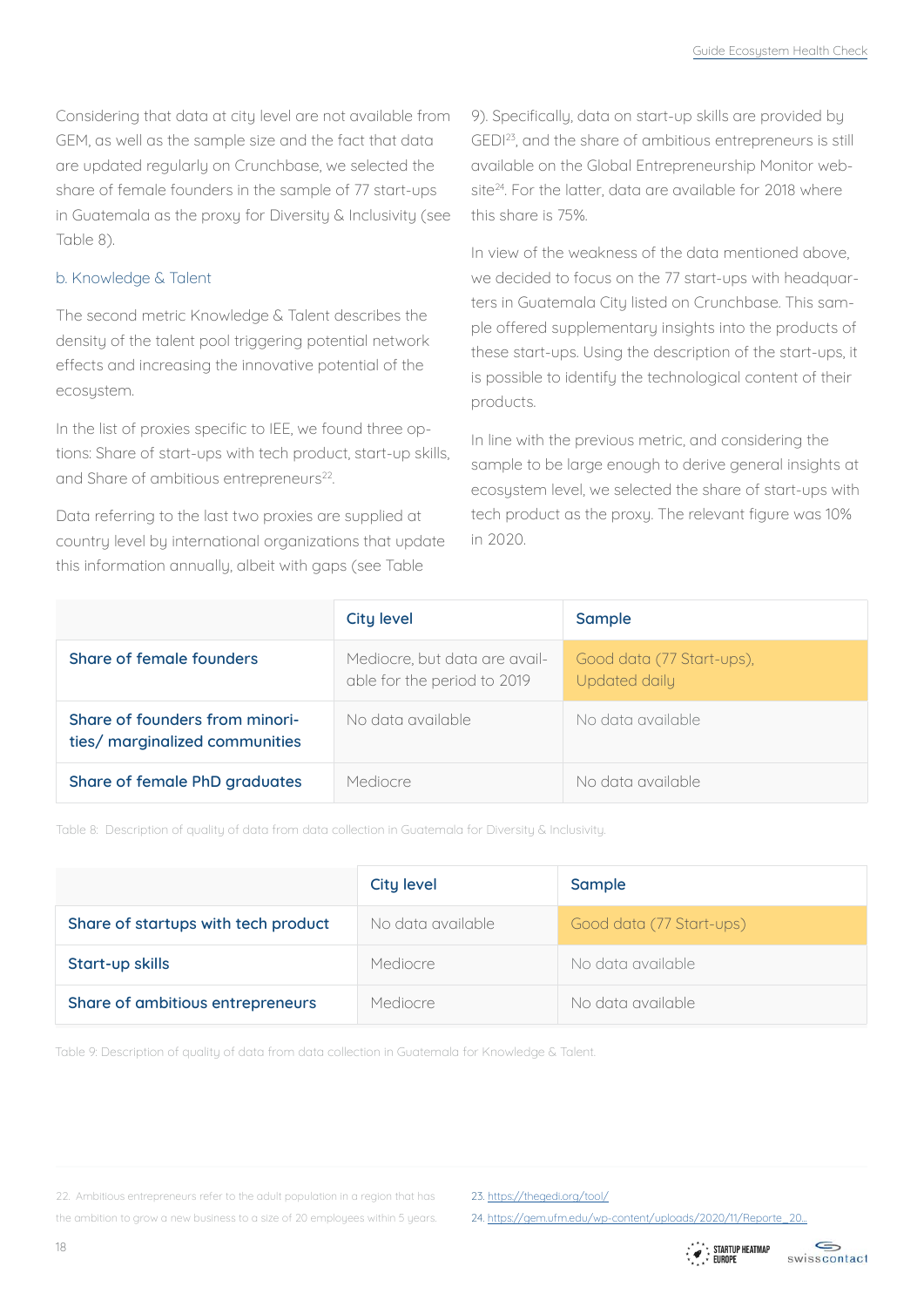#### **4.1.2. Entrepreneurship Support Network**

#### a. Start-up Support

The first metric for the Entrepreneurship Support Network dimension is the Start-up Support defined in our framework as the tangible or intangible assets of the EE supporting entrepreneurship.

In the list of proxies specific to IEE, we found three options: Share of mentors with start-up experience, number of profitable social enterprises, share of people with an entrepreneurial attitude25, and support programs for entrepreneurs in non-wealthy districts.

In terms of the share of mentors with start-up experience, it is not possible to find the relevant data. Even if the number of profitable social enterprises can be determined, the information is out of date, since the last update relates to 2015. Consequently, we looked for other proxies measuring the entrepreneurship support network of the ecosystem. The Global Entrepreneurship Monitor provides data for 2019<sup>26</sup> about the share of people with an entrepreneurial attitude.

We therefore explored different options to measure the start-up support network. For example, geographic diversification of entrepreneurial resources is critical to create access points for underrepresented entrepreneurs. Equally, an inclusive ecosystem should provide services not only for high-growth businesses but – as we indicated in our framework – also for dunamic and sustainable enterprises. We looked for these data in the Booklet Mapeo Ecosistema de Emprendimiento<sup>27</sup>, a comprehensive listing of providers of support in Guatemala City. The picture shows that out of 79 support programs for entrepreneurs, 43% target high-growth businesses, while 25% are focused on social enterprises, 20% on dynamic enterprises and only 11% on sustainable enterprises. Looking at the second indicator, i.e. the geographical distribution of support programs, we found that 85% are located in business districts or around the wealthier districts (Zones 10, 14, 16, or Antigua), creating an additional barrier for unrepresented entrepreneurs to

access the resources of the Guatemalan ecosystem. We believe that the geographical indicator is the best alternative proxy to measure the inclusiveness of the support network, which is 15% in the case of Guatemala (with support services being offered in areas with a lower socio-economic status).

#### b. Specialization & Diversification

The second metric for the Entrepreneurship Support Network dimension is Specialization & Diversification, which describes how diverse the support system is. For example, does the ecosystem mainly support one vertical (e.g. AgriTech) and regularly succeed in this sector, while start-ups in other sectors fail to grow?

In the list of proxies specific to IEE, we found two options: Share of programs focusing on specialized verticals (sector, technology, interest), and diversity of projects based on business models (for-profit and high-growth vs. NGO and non-profit) and revenue stages.

We have no data available at city level or in a sample for the latter. However, using our sample of 77 start-ups with headquarters in Guatemala City listed on Crunchbase, it is possible to categorize start-ups by looking at their purpose and technological advancement. We have therefore identified four categories in this context: Social low-tech start-ups (11.69%), social high-tech startups (3.90%), non-social high-tech start-ups (6.49%), and lowtech and non-social start-ups (77.92%).

**The Herfindahl-Hirschman Index (HHI) measures the concentration among values of a frequency distribution, thus showing how diversified a set of inputs is. If all investments were made in one sector, the HHI would be 1. If all investments were made in diverse sectors, (N) it would be 1/N.** 

For Guatemala, the HHI in 2020 was 0.63. This figure reflects quite a high concentration in one category, i.e. low-tech and non-social start-ups.

25. It refers to people considering entrepreneurship a desirable career option. 26. [https://gem.ufm.edu/wp-content/uploads/2020/11/Reporte\\_2019...](https://gem.ufm.edu/wp-content/uploads/2020/11/Reporte_2019_2020_nov_18.pdf)

<sup>27.</sup> Available on <www.startupguatemala.org>

![](_page_18_Picture_16.jpeg)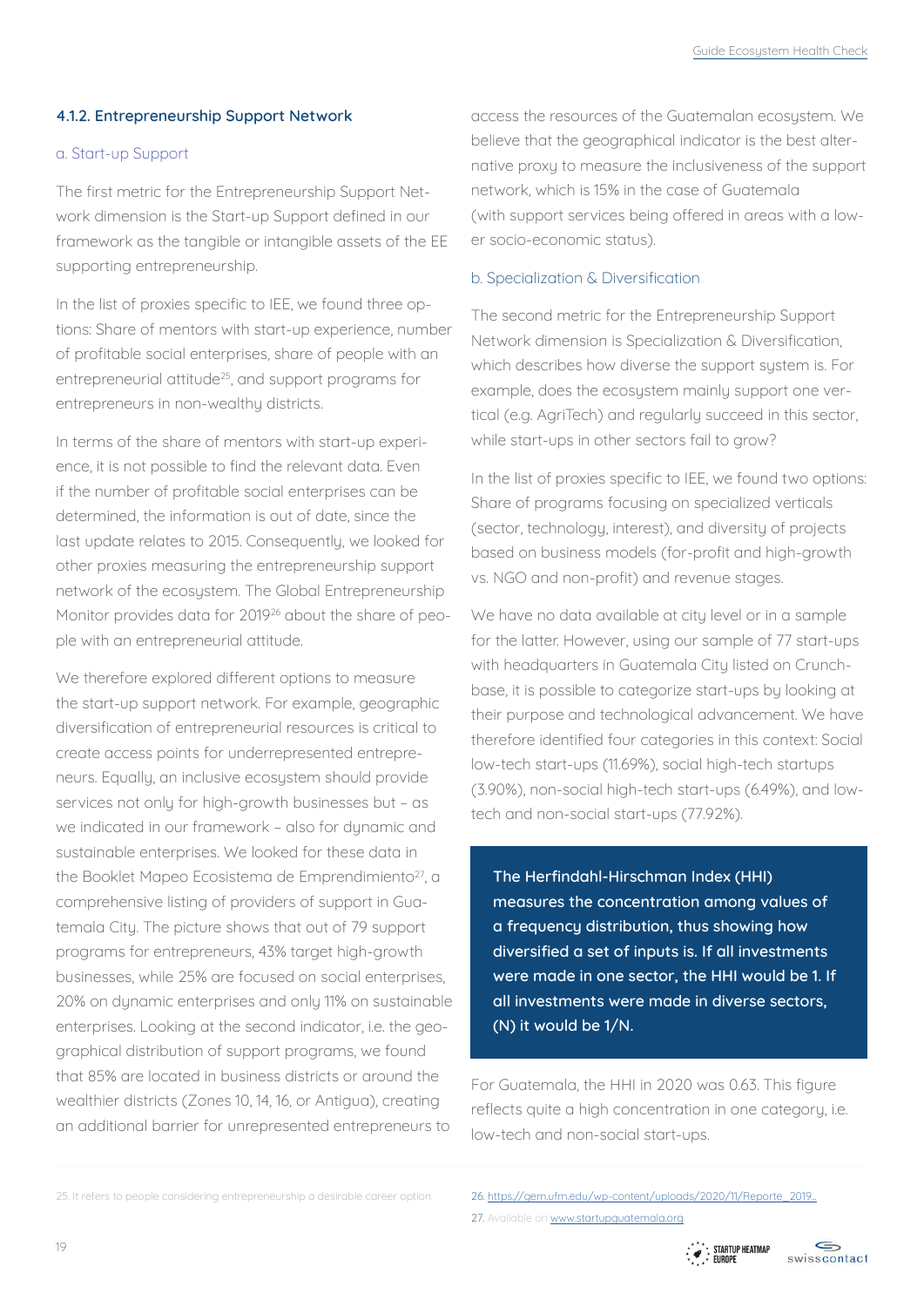#### **4.1.3. Proxies selected for Community**

Based on the previous considerations, we want to present the list of proxies selected for this case study to measure Community.

- 1. Pool of Entrepreneurs
	- 1.1. Diversity & Inclusivity: Share of female founders (18%)
	- 1.2. Knowledge & Talent: Share of start-ups with tech product (10%)
- 2. Entrepreneurship support network
	- 2.1. Start-up Support: Support programs for entre preneurs in non-wealthy districts (15%)
	- 2.2. Specialization & Diversification: Diversity of projects based on business models (0.63)

#### **4.2. ENVIRONMENT**

We start at this point to measure the health of the Environment (see Figure 1), which will be mapped by looking at two different dimensions that are defined by two metrics:

- 1. The Social Capital
	- 1.1. Network Density;
	- 1.2. Innovation culture;
- 2. The Governance
	- 2.1. Policies;
	- 2.2. International Connectivity.

#### **4.2.1. Social Capital**

#### a. Network Density

The first metric for the Environment dimension is Network Density, which reflects the possibilities for stakeholders to collaborate and connect within the EE.

In the list of proxies specific to IEE, we found two options:

Number of recurrent meetups per capita and number of entrepreneurial communities.

As stated in the previous case, the website meetup.com has become a go-to tool for community organizers around the world. While not all community activities are organized via the platform, it provides a good indication of the general level of network density. We can search for the number of meetups by selecting Guatemala as a city28. The list shows recurring meetups with their number of followers. It is possible to obtain information about the number of participants, the topic of the meetups, the location and the date of the event. These data are available over time and are updated continuously. We therefore believe that the data available on meetup. com are a good sample for our proxies.

Consequently, we have selected the number of meetups per capita as our proxy. Since we have eight meetup groups in Guatemala City and the population of the city in 2020 was 2,935,000, the number of meetups per capita is 0.00027.

#### b. Innovation Culture

The second metric of the Social Capital dimension is Innovation culture, which refers to the set of soft rules in place that prevent moral hazards and opportunistic behaviors in open innovation practices.

In the list of proxies specific to IEE, we found three options: Share of research expenditure on business enterprise, foreign direct investments, and innovation global ranking.

In terms of the share of research expenditure on business enterprise, the UNESCO website<sup>29</sup> supplies R&D expenditure at country level. However, even if the information is updated every year, there is a gap, and we only have data covering the period up to 2018. The same applies for foreign direct investment. A better proxy might be the Global Innovation Index (GII)<sup>30</sup>, which provides an indication of the innovation performance of 131 countries and economies around the world. Its 80 indicators cover a broad range of innovation-

![](_page_19_Picture_31.jpeg)

<sup>28.</sup> [https://www.meetup.com/es/find/?allMeetups=false&keywords=entre...](https://www.meetup.com/es/find/?allMeetups=false&keywords=entrepreneurship&radius=68&userFreeform=Guatemala%2C+Guatemala&mcId=c1015501&mcName=Guatemala%2C+GT&sort=default) 29. [http://uis.unesco.org/en/country/gt?theme=science-technology...](http://uis.unesco.org/en/country/gt?theme=science-technology-and-innovation)

<sup>30.</sup> [https://www.wipo.int/global\\_innovation\\_index/en/](https://www.wipo.int/global_innovation_index/en/)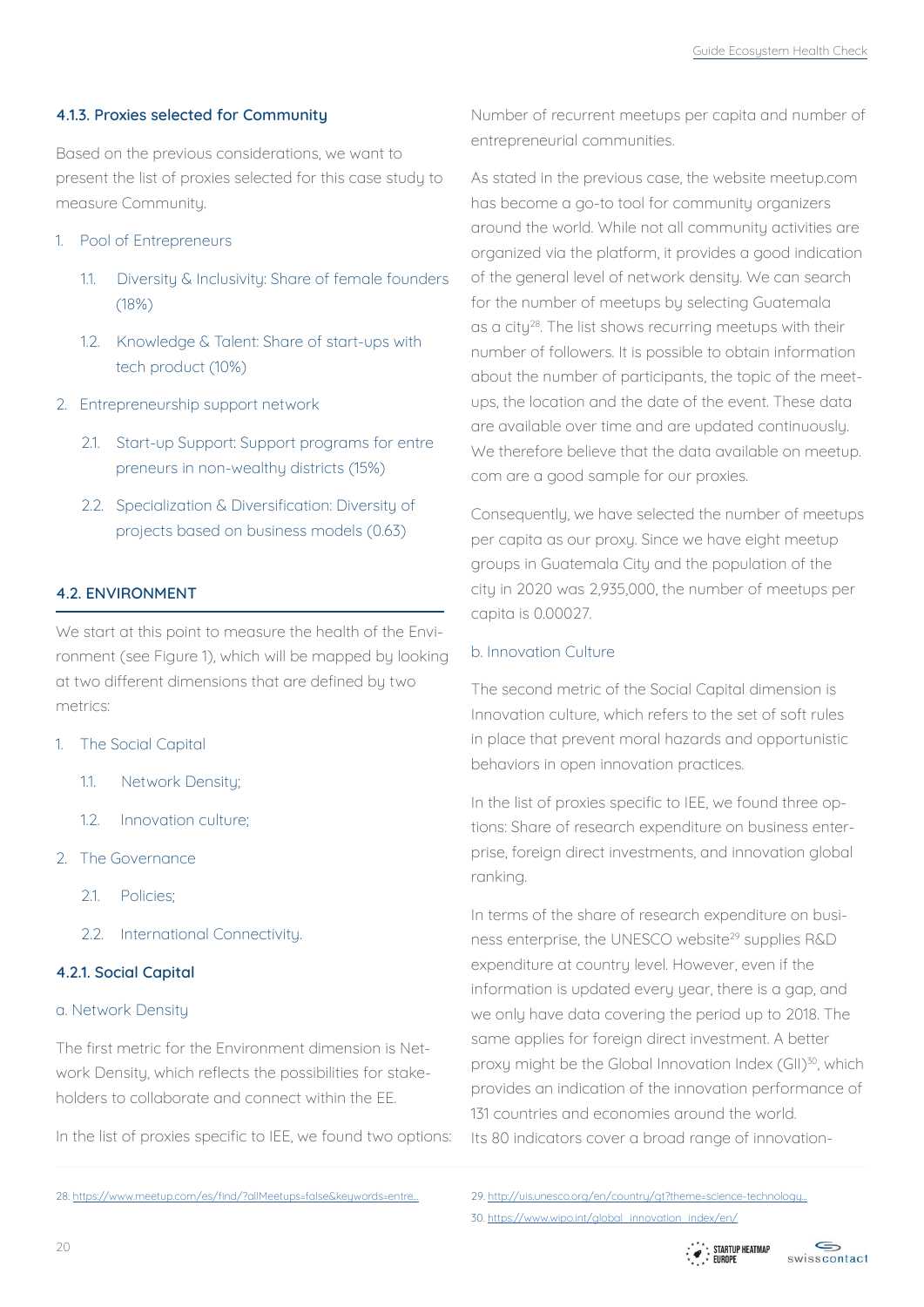relevant aspects, including the political environment, education, infrastructure, and business sophistication. Based on this proxy, Guatemala ranked 106th among the 131 economies included in the GII for 2020. This compared to a ranking of 107th in 2019 and 102th in 2018.

It is important to note that the ranking can deteriorate even if Guatemala improves, as it also depends on the performance of other countries. Data related to rankings are not an optimal solution and, when possible, it is preferable to have the actual figures. However, where better data are lacking, the ranking can be taken as the proxy.

#### **4.2.2. Governance**

#### a. Policies

The first metric in the Governance dimension is Policies, which can be defined as the fundamental institutions and reliable governance system that fosters entrepreneurial activity. This metric makes it possible to understand whether entrepreneurship is supported by regulations that reduce corruption, ease business processes and increase partnerships.

In the list of proxies specific to IEE, we found two options: Ratings for ease of doing business and the corruption index.

We first checked for data on ratings for ease of doing business at city level. Both the GEDI dataset and The World Bank provide this kind of data. However, the GEDI dataset presents information only for 2018, and The World Bank only for 2019<sup>31</sup>. We therefore decided to use the latter source of information as our proxy. Guatemala was rated 96th among 190 economies for ease of doing business, according to the latest World Bank annual rankings that relate to 2019. This reflected an improvement from 98 in the previous ratings.

Through Transparency International, we also have information on the corruption ranking for 2019: Guatemala is the 146th least corrupt nation out of 180 countries, according to the 2019 Corruption Perceptions Index reported by Transparency International<sup>32</sup>.

In such cases, the choice of proxy is based on the type of information that we prefer to capture, considering the metric. In this specific case, we selected the first proxy: Ratings for ease of doing business. This proxy offers a more comprehensive view regarding the regulatory environment conducive to starting and operating a local firm. Indeed, The World Bank takes account of 41 indicators for 10 topics on doing business<sup>33</sup>.

#### b. International Connectivity

The second metric for Governance is International Connectivity, which describes the ability of the EE to connect internationally. The more powerful the brand of a nation or region, the more it will be able to attract international investments and founders.

In the list of proxies specific to IEE, we found two options: Share of companies with sales in foreign markets and share of start-ups that moved to the ecosystem from another country.

As with the former proxy, we found data on the GEDI website<sup>34</sup>. Specifically, Guatemala's score for variable internationalization is 0.12. This information has not been updated since 2018, and it is comparable to a ranking – making the analysis process more complex. Consequently, we looked for an alternative.

We also explored the second option for the proxy by focusing on the information published by Crunchbase. In this case, we took a sample of the 17 companies most recently listed on Crunchbase, which shows there are no foreign nationals among their CEOs. This gives us an indication that Guatemala is not a destination for foreign entrepreneurs to set up their business. Unfortunately, we did not find any data on outbound connectivity, as the share of international sales of start-ups from Guatemala was not available.

Since only one proxy is available for 2020, we decided to use the sample of 17 companies listed on Crunchbase as the metric for International Connectivity (see Table 10).

<sup>31.</sup> <https://www.doingbusiness.org/en/rankings> 32. <https://www.transparency.org/en/countries/guatemala>

<sup>33.</sup> [https://openknowledge.worldbank.org/bitstream/handle/10986/32436...](https://openknowledge.worldbank.org/bitstream/handle/10986/32436/9781464814402_Ch06.pdf) 34. <https://thegedi.org/tool/>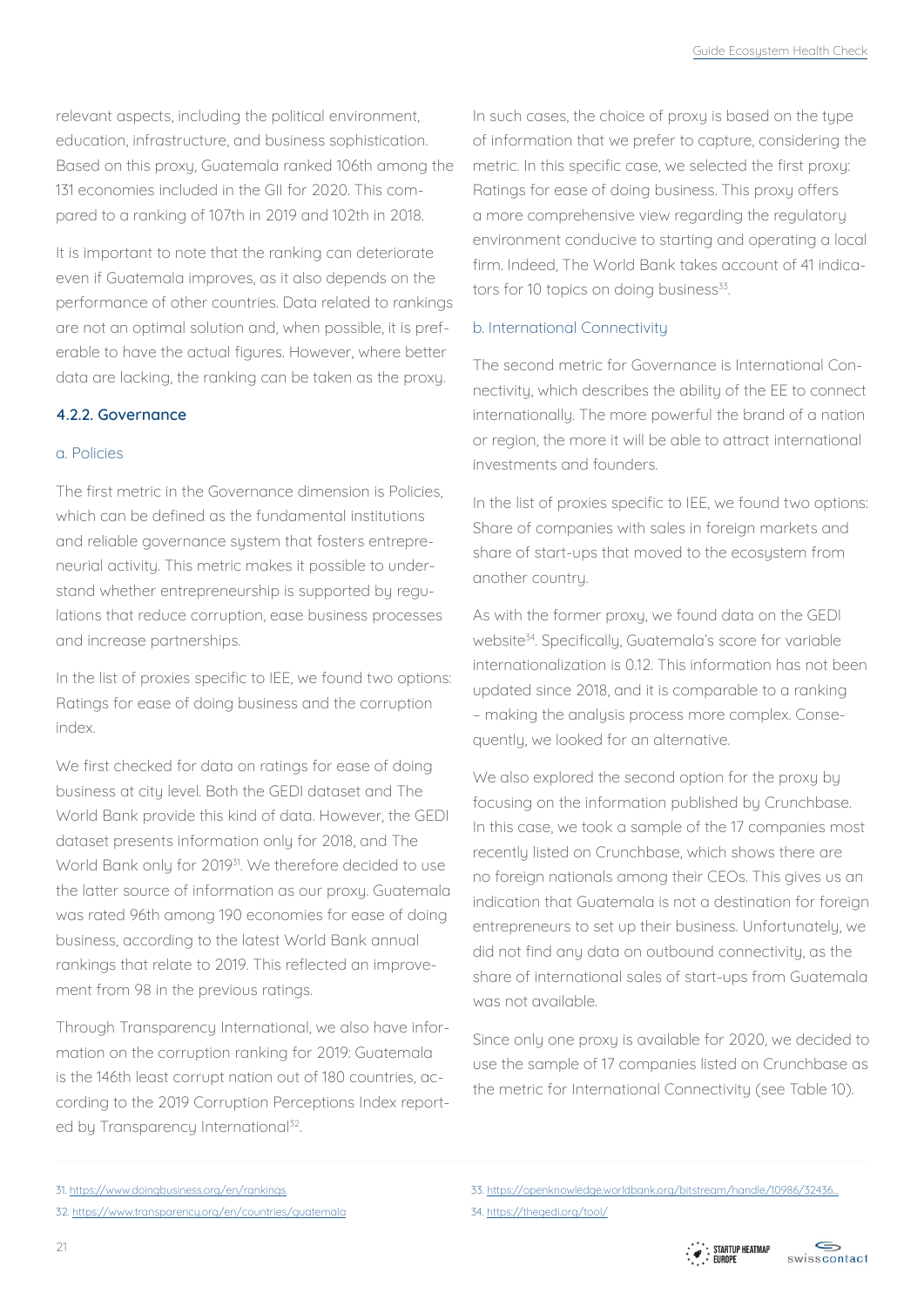|                                                                        | City-Level | Sample                             |
|------------------------------------------------------------------------|------------|------------------------------------|
| Share of young companies with sales<br>in foreign markets              | Mediocre   | No data available                  |
| Share of start-ups that moved to the<br>ecosystem from another country | Mediocre   | Good data (sample of 17 companies) |

Table 10: Description of quality of data from data collection in Guatemala for International Connectivity.

#### **4.2.3. Proxies selected for Environment**

Summarizing the previous considerations, we want to show you the list of proxies we selected for this case study for measuring Community.

- 1. The Social Capital
	- 1.1. Network Density: Number of meetups per capita (0.00027)
	- 1.2. Innovation Culture: Global Innovation Index (106th)
- 2. The Governance
	- 2.1. Policies: Ratings for ease of doing business (96th)
	- 2.2. International Connectivity: Share of foreign entrepreneurs (0%).

**4.3. PERFORMANCE OF GUATEMALA'S ECOSYSTEM**

The selection of the final proxy marks the completion of the data collection process, meaning that you can proceed to enter information in the data tool. What is still missing is the definition of the benchmarks used to calculate the performance results per metric. It is therefore vital to use realistic and adequate benchmarks. When defining your benchmarks, you can have clear objectives about what you want to achieve and, in this case, the results should be checked against your goal. However, if you do not have clear objectives, you can look at a comparison ecosystem that performs considerably better than yours in a metric and add its actual numbers as a benchmark. An even better approach is to take the median of a group of comparison ecosystems. However, these data might be difficult to find – or not available at all. It is therefore also possible to add an estimate of a realistic improvement in your ecosystem's performance. We indicated the name of our benchmark in the table below to give an idea of how to proceed.

| <b>Metric</b>                       | Proxy                                                                                        | Guatemala | <b>Benchmark</b> | <b>Benchmark Details</b>                                                                         | Result |
|-------------------------------------|----------------------------------------------------------------------------------------------|-----------|------------------|--------------------------------------------------------------------------------------------------|--------|
| Diversity & Inclusivity             | Share of female founders                                                                     | 18%       | 15.5%            | Average % of female found-<br>ers among 550 accelerated<br>start-ups tracked in Latin<br>America | 116%   |
| Knowledge & Talent                  | Share of startups with tech<br>product                                                       | 10%       | 30%              | Estimate                                                                                         | 33%    |
| Startup<br>Support                  | Share of support services<br>being offered in areas with<br>a lower socio-economic<br>status | 15%       | 30%              | Estimate                                                                                         | 50%    |
| Specialization &<br>Diversification | HHI based on business<br>model                                                               | 0.63      | 0.3              | Estimate                                                                                         | 210%   |

![](_page_21_Picture_14.jpeg)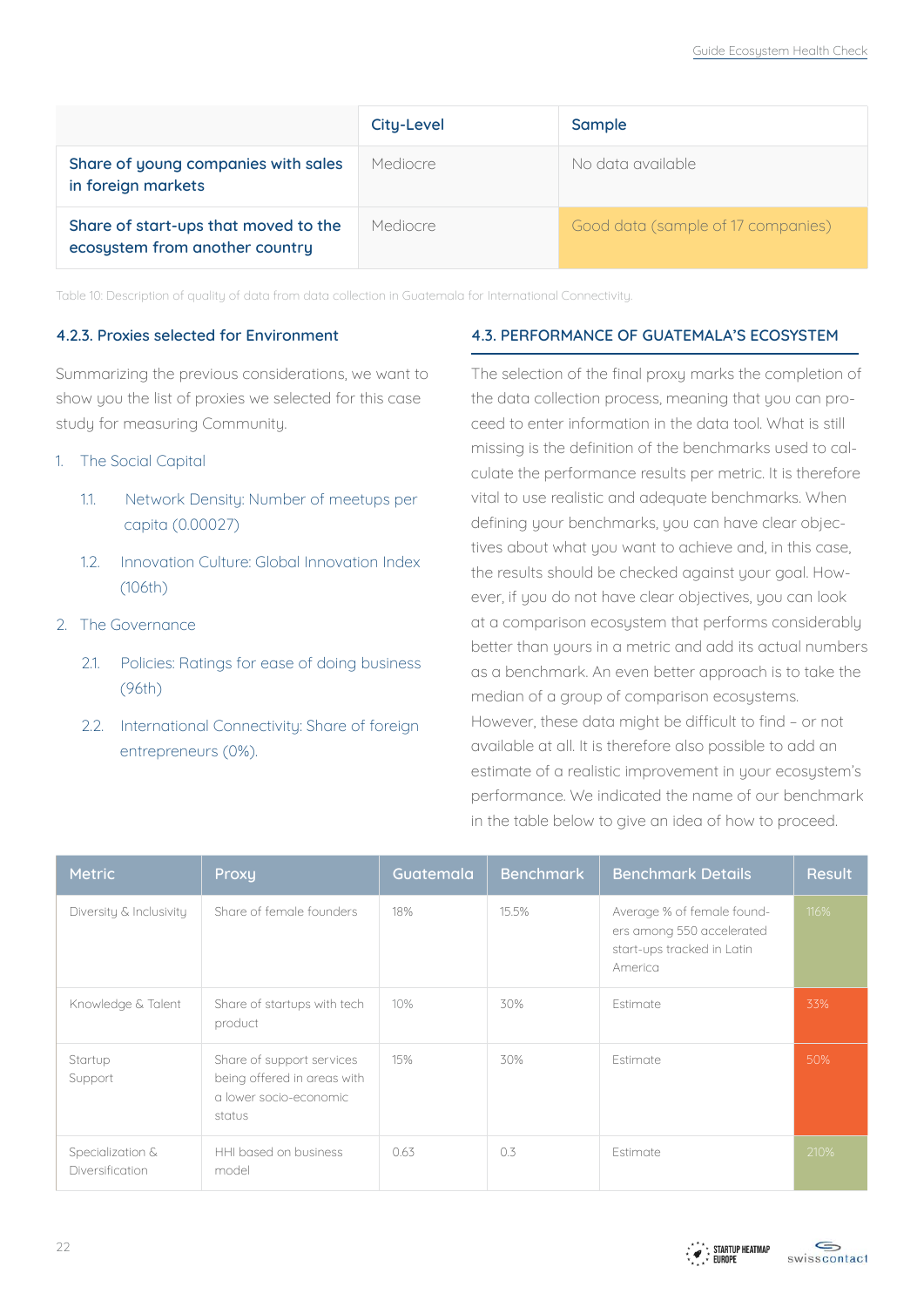| <b>Metric</b>                 | Proxy                             | Guatemala  | <b>Benchmark</b> | <b>Benchmark details</b>                                   | Result |
|-------------------------------|-----------------------------------|------------|------------------|------------------------------------------------------------|--------|
| Network Density               | Number of meetups per<br>capita   | 0.00027    | 0.011            | 18.323 <sup>35</sup> meetup followers in<br>Ouito, Ecuador | $2\%$  |
| Innovation<br>Culture         | Innovation global rank            | 106        | 50               | Estimate                                                   | n/a    |
| Policies                      | Ease of doing business<br>Rating  | 96         | 50               | Estimate                                                   | n/a    |
| International<br>Connectivity | Share of foreign<br>entrepreneurs | $\bigcirc$ | 6%               | Foreign founders in accelera-<br>tors in Brazil            | n/a    |

Table 11: Results of the Ecosystem Health Check for Guatemala's IEE - Part 2.

Looking at the benchmarks (Table 11), we believe that a key point to make Guatemala's ecosystem more open and accessible is to reduce geographical barriers by being closer to entrepreneurs in terms of physical proximity and to focus on network density. Having a relationship with other founders and feeling part of a community are factors that are strongly associated with enhanced start-up performance.

Further, Guatemala should continue to work on strengthening its entrepreneurial pool. Given its market size and proximity to the US, Guatemala has an opportunity to position itself as a test market for US or European social ventures that are looking to determine their product market fit. However, if Guatemala wants to attract more of these founders, it should also improve on policy aspects to facilitate setting up a new business (or subsidiary).

![](_page_22_Picture_5.jpeg)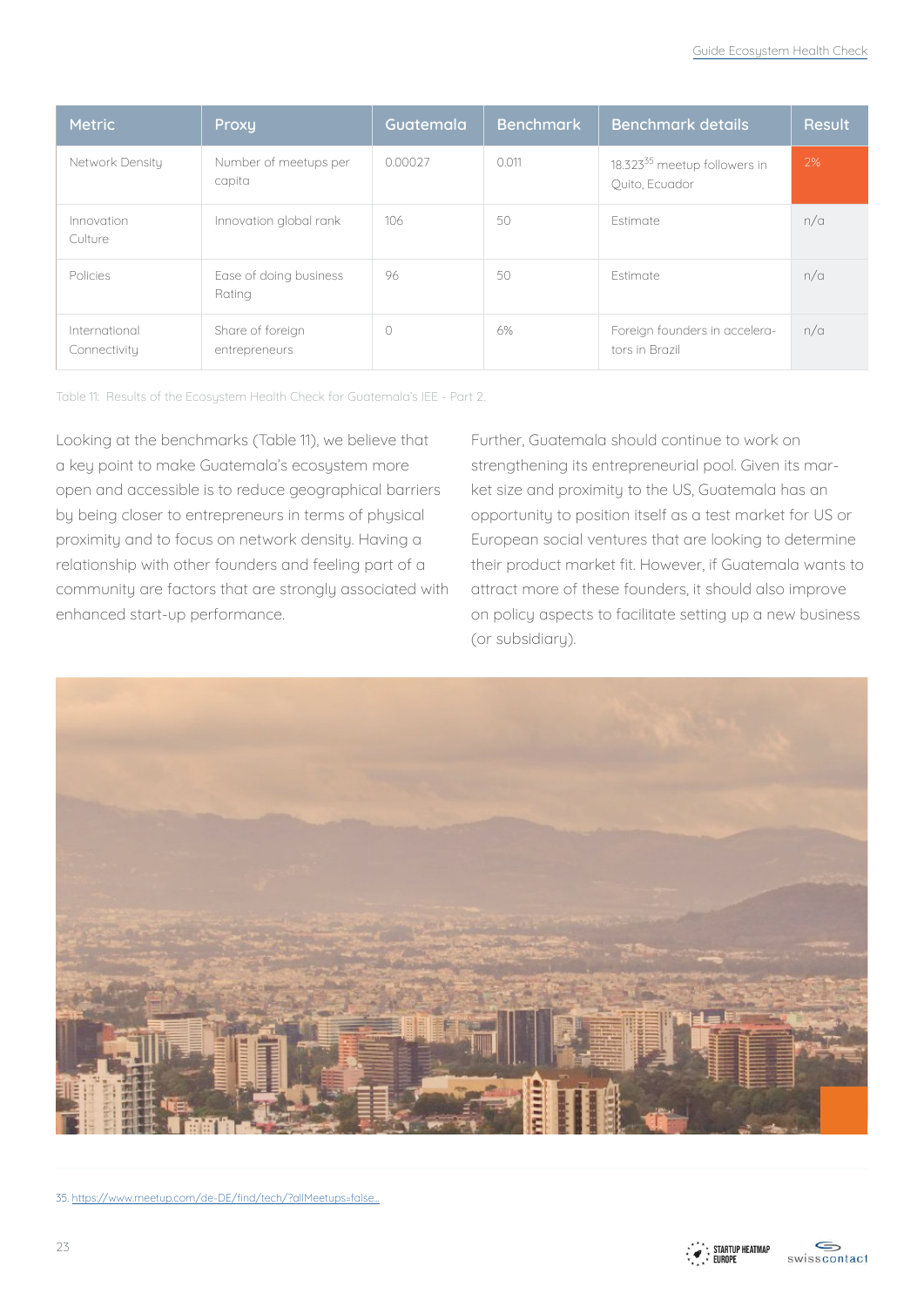# **5. CONCLUSIONS**

Thanks to the standardized criteria to measure and diagnose ecosystems, you can track conditions in your EE and develop coherent interventions.

Starting with the different metrics of the framework and the list of proxies proposed in the Annex (Table 1), you can define your strategy to map your EE over time. You can use primary or secondary data, and collect them on an annual or quarterly basis. We strongly recommend taking a coherent approach and avoiding the different challenges presented for the two different EE.

As you can see from the two case studies, it is important to identify proxies that are measurable and comparable over time. However, in some cases this is a complex undertaking. We have presented two cases where the diagnosis is founded on metrics measured by one proxy. We would encourage you to use more than one proxy to estimate the different metrics. However, if not enough data are available, using one proxy is still an option. If you have sufficient data, you can go further and create an index by, for example, taking the average of the used proxies used.

Some of the selected proxies, especially for the Guatemala case, can be improved. Specifically, the ranking is not an optimal solution for checking the health of your EE's metrics, such as Innovation Culture and Policies. As rankings depend on the status of other EE, it may seem that you are improving but the achievement of a higher ranking could also simply mean that the performance of others is declining. We therefore recommend collecting primary data and using surveys to estimate the suggested proxies. While the framework's overall robustness when using 'guestimates' might be somewhat lower, our experience shows that it is still useful and relevant. The process of defining the metrics and benchmark in a collaborative manner is already a first step towards improving the ecosystem. Having a joint understanding of

the overall objective and a collective agreement on the future vision is key. This makes it possible to jointly work towards a common end-goal. Hopefully, data quality will improve over time, as there is more willingness from the various participants to measure and share it. Having a shared vision and clear objective will unlock the collective power of all ecosystem players and lead to a situation where the whole is indeed greater than the sum of its parts.

![](_page_23_Picture_7.jpeg)

![](_page_23_Picture_8.jpeg)

24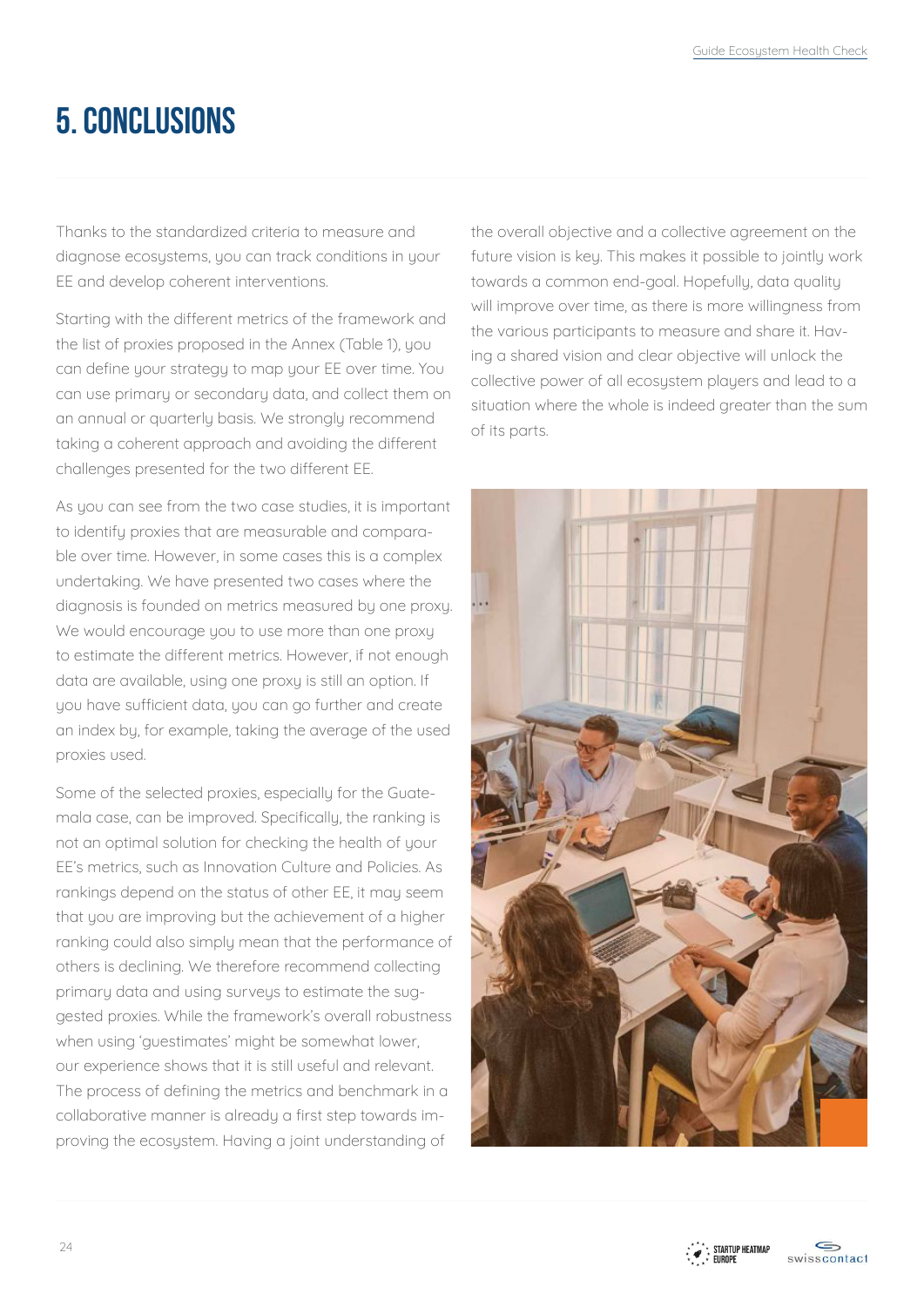# **ANNEX**

| <b>Structure</b> | <b>Dimension</b>                    | <b>Metric</b>                            | Proxy                                                                                                                                                                                                                                         |                                                                                                                                                                                                                                     |
|------------------|-------------------------------------|------------------------------------------|-----------------------------------------------------------------------------------------------------------------------------------------------------------------------------------------------------------------------------------------------|-------------------------------------------------------------------------------------------------------------------------------------------------------------------------------------------------------------------------------------|
|                  |                                     |                                          | <b>HGE</b>                                                                                                                                                                                                                                    | <b>IEE</b>                                                                                                                                                                                                                          |
| <b>COMMUNITY</b> | Entrepreneurial<br>Landscape        | Diversity &<br>Inclusivity               | 1. Share of female founders<br>2. Share of Foreign-Born founders                                                                                                                                                                              | 1. Share of female founders<br>2. Share of founders from minori-<br>ties/marginalized communities<br>3. Share of female PhD graduates                                                                                               |
|                  |                                     | Knowledge &<br>Talent                    | 1. Number of developers per capita<br>2. Share of engineers among<br>founders<br>3. Number of tech start-ups per<br>capita                                                                                                                    | 1. Share of start-ups with tech<br>product<br>2. Start-up Skills<br>3. Share of ambitious entrepreneurs                                                                                                                             |
|                  | Entrepreneurship<br>Support Network | Startup<br>Support                       | 1. Number of start-ups per capita<br>2. Share of accelerated start-ups<br>receiving follow-on funding<br>3. Share of companies with exits<br>from total companies receiving<br>investments<br>4. Share of mentors with start-up<br>experience | 1. Share of mentors with startup<br>experience<br>2. Number of profitable social<br>enterprises<br>3. Share of people with an entre-<br>preneurial attitude                                                                         |
|                  |                                     | Specialization<br>& Diversifica-<br>tion | 1. Investments based on stages<br>2. Investments based on sectors<br>3. Diversity of firms based on<br>sectors                                                                                                                                | 1. Share of programs focusing on<br>specialized verticals (sector, tech-<br>nology, interest)<br>2. Diversity of projects based on<br>business models (for-profit and<br>high-growth vs. NGO and non-<br>profit) and revenue stages |

Table 1: Overview of proxies for the two Entrepreneurial Ecosystems - Part 1

![](_page_24_Picture_4.jpeg)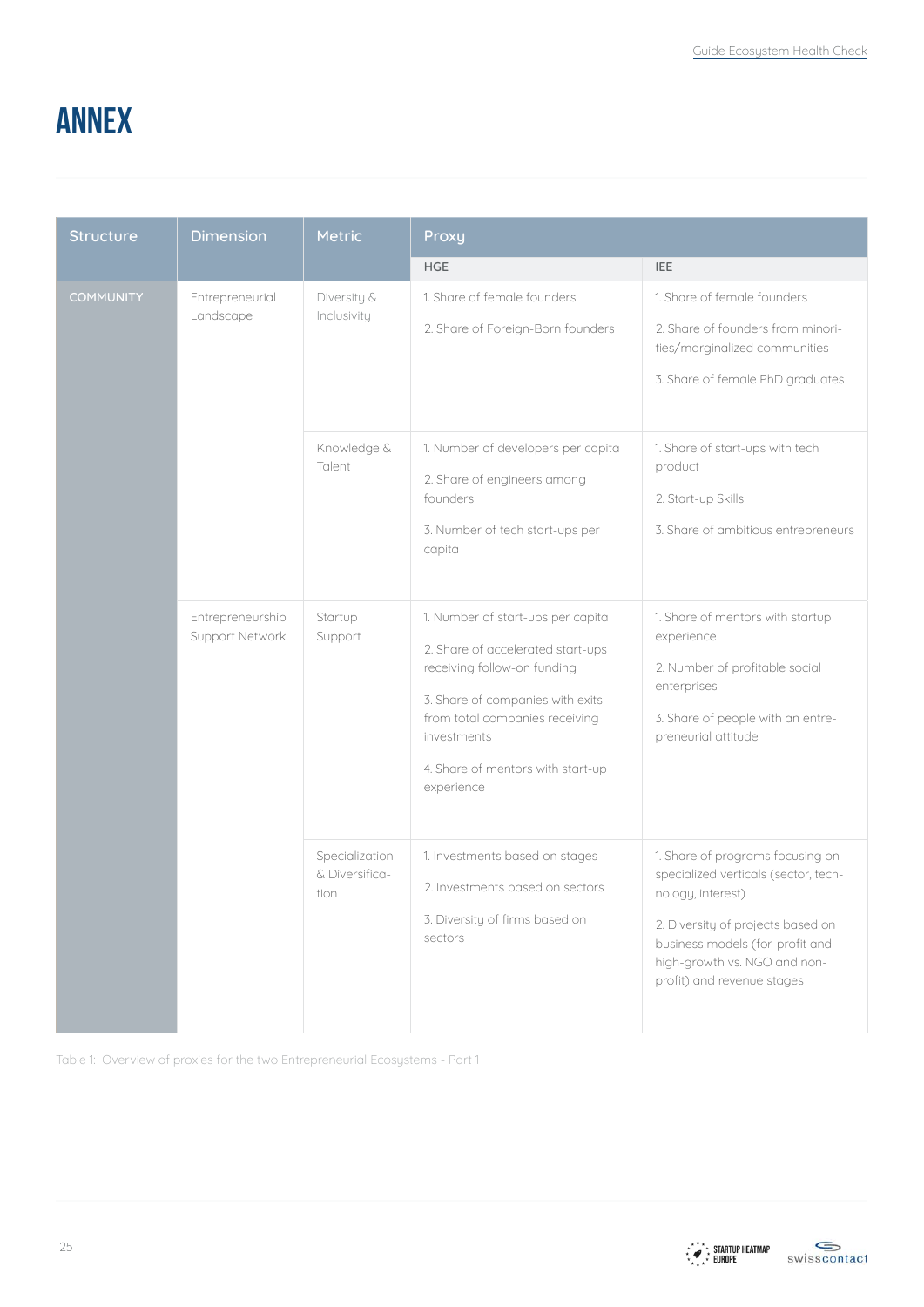| <b>Structure</b>   | <b>Dimension</b> | <b>Metric</b>                 | Proxy                                                                                                                                                                             |                                                                                                                                              |
|--------------------|------------------|-------------------------------|-----------------------------------------------------------------------------------------------------------------------------------------------------------------------------------|----------------------------------------------------------------------------------------------------------------------------------------------|
|                    |                  |                               | <b>HGE</b>                                                                                                                                                                        | <b>IEE</b>                                                                                                                                   |
| <b>ENVIRONMENT</b> | Social Capital   | Network<br>Density            | 1. Participants in tech meetups per<br>capita<br>2. Number of tech meetups per<br>capita                                                                                          | 1. Participants in tech meetups per<br>capita<br>2. Number of start-up communities<br>/entrepreneur communities                              |
|                    |                  | Innovation<br>Culture         | 1. Total of foreign investments per<br>capita<br>2. Total VC investments per capita<br>3. Number of deals EUR > 1 milion<br>per capita                                            | 1. Share of research expenditure on<br>business enterprise<br>2. Innovation global ranking<br>3. Foreign direct investment                   |
|                    | Governance       | Policies                      | 1. Ratings for ease of doing business<br>2. Share of start-ups with no interna-<br>tional headquarters                                                                            | 1. Rankings for ease of doing<br>business<br>2. Number of pro-business initia-<br>tives                                                      |
|                    |                  | International<br>Connectivity | 1. Number of international top start-<br>ups with offices in the city<br>2. Number of international confer-<br>ence participants in the city<br>3. Ecosystem brand and visibility | 1. Share of young companies with<br>sales in foreign markets<br>2. Share of start-ups that moved<br>to the ecosystem from another<br>country |

Table 1: Overview of proxies for the two Entrepreneurial Ecosystems - Part 2

![](_page_25_Picture_3.jpeg)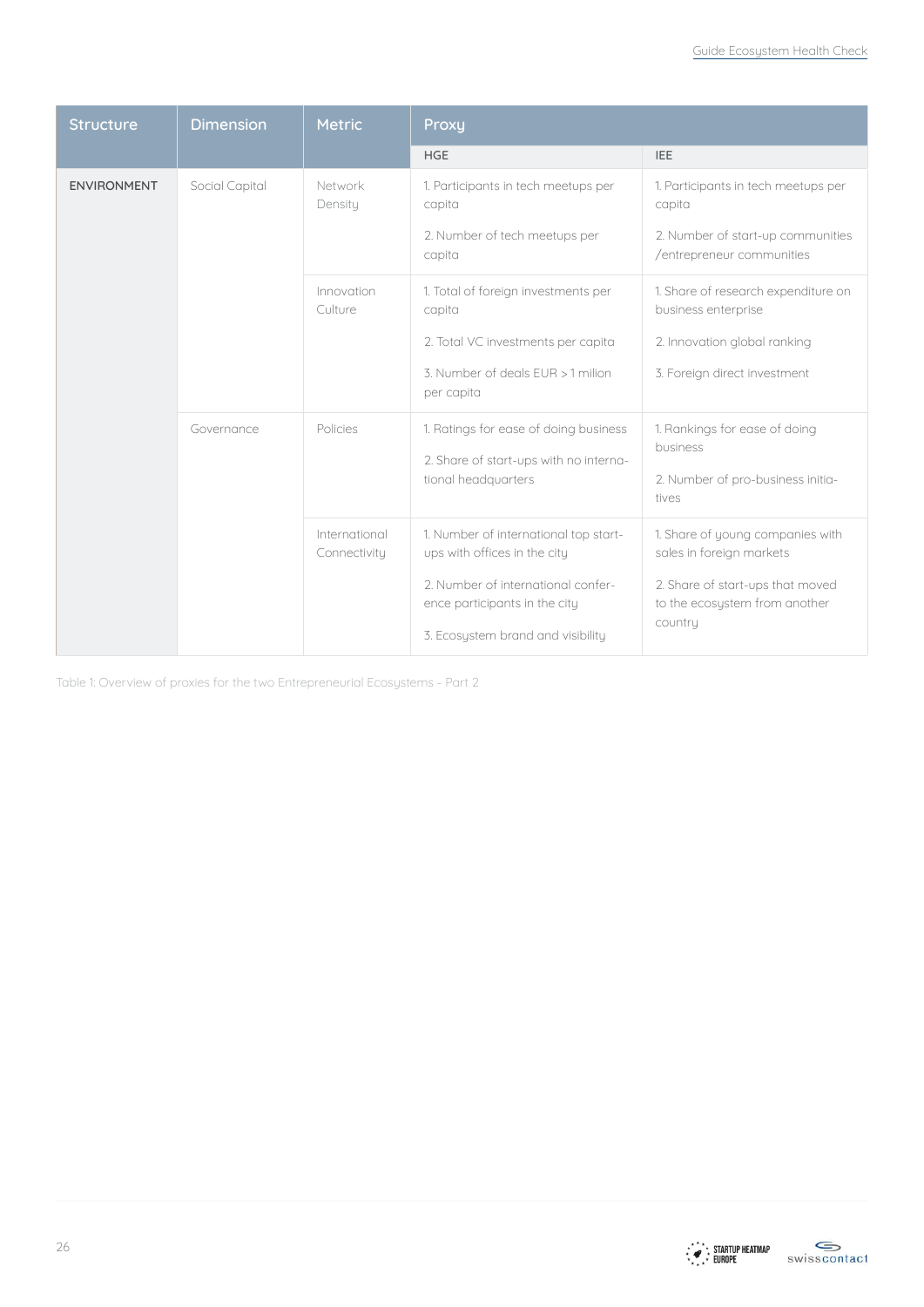| Source                                                        | Description                                                                                                                          | Link                                                                                           |
|---------------------------------------------------------------|--------------------------------------------------------------------------------------------------------------------------------------|------------------------------------------------------------------------------------------------|
| Atomico State of European Tech<br>Report                      | Annual report aggregating data and insights<br>on European tech ecosystems covering many<br>aspects from investments to job creation | https://2020.stateofeuropeantech.com/                                                          |
| Crunchbase                                                    | Global start-up investment database                                                                                                  | https://www.crunchbase.com                                                                     |
| Craft.co                                                      | Global company analysis database<br>tracking the growth of start-ups                                                                 | https://craft.co/                                                                              |
| Dealroom                                                      | European focused start-up investment data-<br>base                                                                                   | https://www.dealroom.co/                                                                       |
| <b>European Startup Monitor</b>                               | The annual European Startup Monitor is based<br>on a survey among European founders and<br>their opinions                            | http://www.europeanstartupmonitor2019.eu/                                                      |
| GEDI - The Global Entrepreneur-<br>ship and Development Index | US-based think tank collecting data and pro-<br>ducing indeces on the development of start-up<br>ecosystems worldwide                | https://thegedi.org/                                                                           |
| <b>GALI - Global Accelerator Learning</b><br>Initiative       | Longitudinal on more than 23,000 ventures<br>that applied to participating accelerator pro-<br>grams between 2013 - 2020             | https://www.galidata.org/                                                                      |
| <b>Startup Heatmap Europe</b>                                 | Collection of 1st and 3rd party data on start-up<br>ecosystems for 100 cities in Europe                                              | www.startupheatmap.eu                                                                          |
| Startup Europe Partnership                                    | A collection of analysis on European scale-ups<br>powered by the Startup Europe.                                                     | https://startupeuropepartnership.eu/reports/                                                   |
| <b>Startup Blink</b>                                          | Platform for crowdsourced list of start-ups<br>and accelerators worldwide. Also publishes<br>ecosystem reports.                      | https://www.startupblink.com/                                                                  |
| <b>Stackoverflow Developer Survey</b>                         | Global Survey of roughly 65,000<br>developers conducted by stackoverflow                                                             | https://insights.stackoverflow.com/sur-<br>yey/2020#developer-profile--survey-respon-<br>dents |
| Seed DB                                                       | A global dataset of accelerators and partici-<br>pating startups based on crunchbase data                                            | https://www.seed-db.com/accelerators                                                           |
| VC4Africa                                                     | Open data on African startups searchable by<br>tag, sector, country and fundraising status                                           | https://vc4a.com/blog/2015/09/28/announc-<br>ing-open-vc4a-venture-data/                       |
| World Bank Ease of Doing Business                             | Study by The World Bank on regulations<br>governing the economic activities in countries<br>around the world                         | https://www.doingbusiness.org/en/rankings                                                      |
| The Global Startup Ecosystem<br>Report                        | Annual Report published by consultancy firm<br>Start-up Genome on top ecosystems in the<br>world                                     | https://startupgenome.com/report/gser2020                                                      |

Table 2: List of Sources - Part 1

![](_page_26_Picture_4.jpeg)